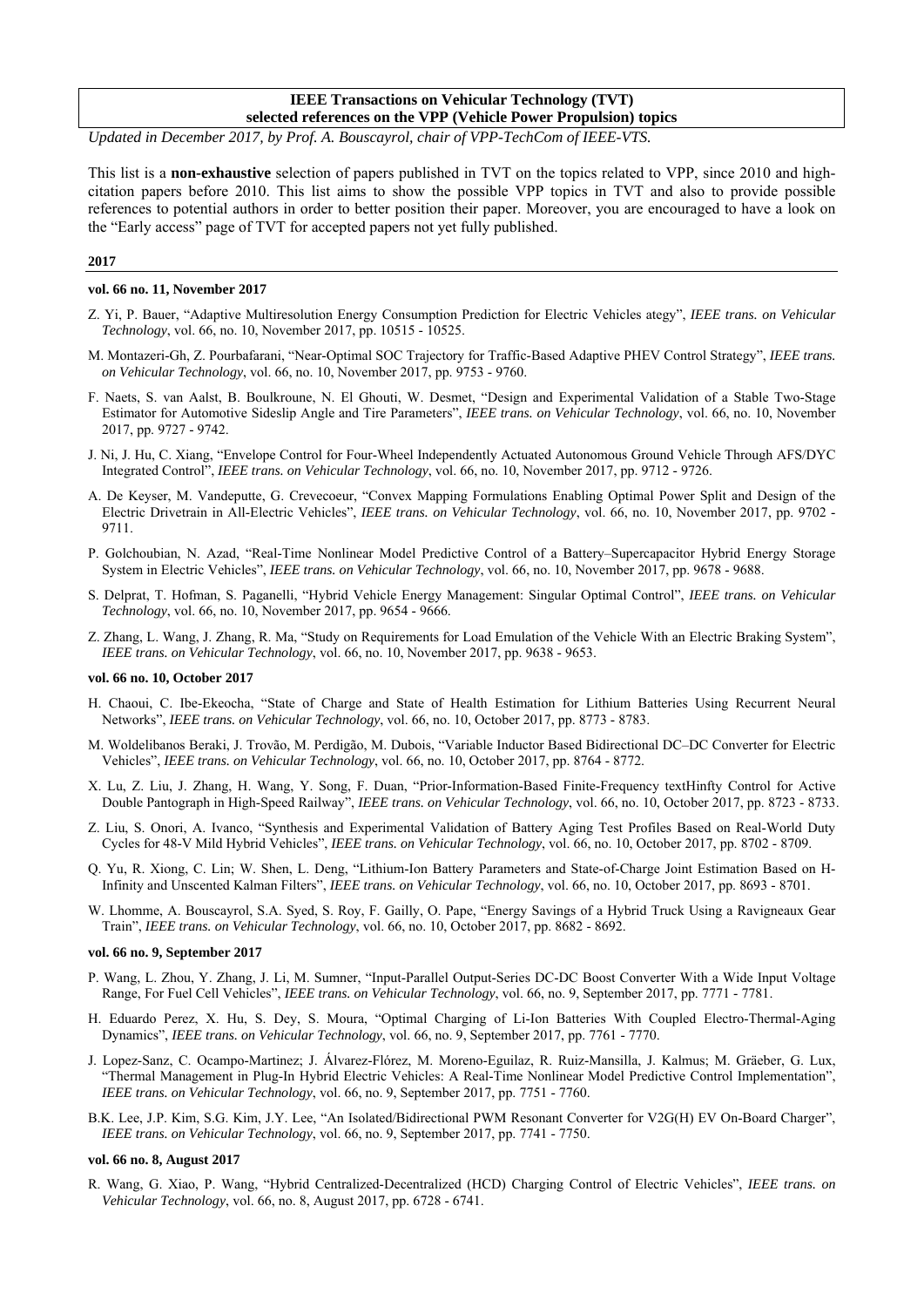- S. De Pinto, C. Chatzikomis, A. Sorniotti, G. Mantriota, "Comparison of Traction Controllers for Electric Vehicles With On-Board Drivetrains", *IEEE trans. on Vehicular Technology*, vol. 66, no. 8, August 2017, pp. 6715 - 6727.
- D. Cambron, A. Cramer, "A Lithium-Ion Battery Current Estimation Technique Using an Unknown Input Observer", *IEEE trans. on Vehicular Technology*, vol. 66, no. 8, August 2017, pp. 6707 - 6714.
- D.H. Kim, B.K. Lee, "Asymmetric Control Algorithm for Increasing Efficiency of Nonisolated On-Board Battery Chargers With a Single Controller", *IEEE trans. on Vehicular Technology*, vol. 66, no. 8, August 2017, pp. 6693 - 6706.
- H. Lim, C. Mi, W. Su, "A Distance-Based Two-Stage Ecological Driving System Using an Estimation of Distribution Algorithm and Model Predictive Control", *IEEE trans. on Vehicular Technology*, vol. 66, no. 8, August 2017, pp. 6663 – 6675.
- A. Tabakhpour Langerudyn, A. Mariscotti, M. Abolhassani, "Power Quality Conditioning in Railway Electrification: A Comparative Study", *IEEE trans. on Vehicular Technology*, vol. 66, no. 8, August 2017, pp. 6653 – 6662.

#### **vol. 66 no. 7, July 2017**

- Z. Huang, S.C. Wong, C.K. Tse, "Design of a Single-Stage Inductive-Power-Transfer Converter for Efficient EV Battery Charging", *IEEE trans. on Vehicular Technology*, vol. 66, no. 7, July 2017, pp. 5808 - 5821.
- B. Jiang, Y. Fei, "A PHEV Power Management Cyber-Physical System for On-Road Applications", *IEEE trans. on Vehicular Technology*, vol. 66, no. 7, July 2017, pp. 5797 - 5807.
- G. Li, D. Wu, J. Hu, Y. Li, M. Shamim Hossain, A. Ghoneim, "HELOS: Heterogeneous Load Scheduling for Electric Vehicle-Integrated Microgrids", *IEEE trans. on Vehicular Technology*, vol. 66, no. 7, July 2017, pp. 5775 - 5784.
- Z. Zhou, M. Bailo Camara, B. Dakyo, "Coordinated Power Control of Variable-Speed Diesel Generators and Lithium-Battery on a Hybrid Electric Boat", *IEEE trans. on Vehicular Technology*, vol. 66, no. 7, July 2017, pp. 5775 - 5784.
- A. G. Sarigiannidis, M. E. Beniakar, A. G. Kladas, "Fast Adaptive Evolutionary PM Traction Motor Optimization Based on Electric Vehicle Drive Cycle", *IEEE trans. on Vehicular Technology*, vol. 66, no. 7, July 2017, pp. 5762 - 5774.
- G. Chen, Y. Deng, J. Dong, Y. Hu, L. Jiang, X. He, "Integrated Multiple-Output Synchronous Buck Converter for Electric Vehicle Power Supply", *IEEE trans. on Vehicular Technology*, vol. 66, no. 7, July 2017, pp. 5752 - 5761.
- J. Han, D. Kum, Y. Park, "Synthesis of Predictive Equivalent Consumption Minimization Strategy for Hybrid Electric Vehicles Based on Closed-Form Solution of Optimal Equivalence Factor", *IEEE trans. on Vehicular Technology*, vol. 66, no. 7, July 2017, pp. 5604 - 5616.
- A. Mohamed, A. Berzoy, O. Mohammed, "Experimental Validation of Comprehensive Steady-State Analytical Model of Bidirectional WPT System in EVs Applications", *IEEE trans. on Vehicular Technology*, vol. 66, no. 7, July 2017, pp. 5584 - 5594.
- P. Saenger, N. Devillers, K. Deschinkel, M.C. Péra, R. Couturier, F. Gustin, "Optimization of Electrical Energy Storage System Sizing for an Accurate Energy Management in an Aircraft", *IEEE trans. on Vehicular Technology*, vol. 66, no. 7, July 2017, pp. 5572 - 5583.
- C. Mayet, P. Delarue, A. Bouscayrol, E. Chattot, "Hardware-In-the-Loop Simulation of Traction Power Supply for Power Flows Analysis of Multitrain Subway Lines", *IEEE trans. on Vehicular Technology*, vol. 66, no. 7, July 2017, pp. 5564 - 5571.
- J.W. Naranjo, L. E. Muñoz Camargo, J. E. Pereda, C. Cortes, "Design of Electric Buses of Rapid Transit Using Hybrid Energy Storage and Local Traffic Parameters", *IEEE trans. on Vehicular Technology*, vol. 66, no. 7, July 2017, pp. 5551 - 5563.
- J.P. Trovao, M.A. Roux, E. Ménard, M. Dubois, "Energy- and Power-Split Management of Dual Energy Storage System for a Three-Wheel Electric Vehicle", *IEEE trans. on Vehicular Technology*, vol. 66, no. 7, July 2017, pp. 5540 - 5550.
- M. S. Rahimi Mousavi, H. V. Alizadeh, B. Boulet, "Estimation of Synchromesh Frictional Torque and Output Torque in a Clutchless Automated Manual Transmission of a Parallel Hybrid Electric Vehicle", *IEEE trans. on Vehicular Technology*, vol. 66, no. 7, July 2017, pp. 5531 - 5539.
- O. Gomozov, J.P. Trovao, X. Kestelyn, M. Dubois, "Adaptive Energy Management System Based on a Real-Time Model Predictive Control With Nonuniform Sampling Time for Multiple Energy Storage Electric Vehicle", *IEEE trans. on Vehicular Technology*, vol. 66, no. 7, July 2017, pp. 5520 - 5530.
- L. Boulon, C. Rossi, A. Stefanopoulou, R. Trigui, "Guest Editorial Special Section on Design, Modeling, and Control of Hybrid and Multi-source Vehicles", *IEEE trans. on Vehicular Technology*, vol. 66, no. 7, July 2017, pp. 5518 - 5519.

### **vol. 66 no. 6, June 2017**

- Z. Zhao, X. Li; L. He, C. Wu, J. K. Hedrick, "Estimation of Torques Transmitted by Twin-Clutch of Dry Dual-Clutch Transmission During Vehicle's Launching Process", *IEEE trans. on Vehicular Technology*, vol. 66, no. 6, June 2017, pp. 4727 - 4741.
- L.J. Kere; S. Kelouwani, K. Agbossou, Y. Dubé, "Improving Efficiency Through Adaptive Internal Model Control of Hydrogen-Based Genset Used as a Range Extender for Electric Vehicles", *IEEE trans. on Vehicular Technology*, vol. 66, no. 6, June 2017, pp. 4716 - 4726.
- E. Oksuztepe, "In-Wheel Switched Reluctance Motor Design for Electric Vehicles by Using a Pareto-Based Multiobjective Differential Evolution Algorithm", *IEEE trans. on Vehicular Technology*, vol. 66, no. 6, June 2017, pp. 4706 - 4715.
- L. Horrein, A. Bouscayrol, W. Lhomme, C. Dépature, "Impact of Heating System on the Range of an Electric Vehicle", *IEEE trans. on Vehicular Technology*, vol. 66, no. 6, June 2017, pp. 4668 - 4677.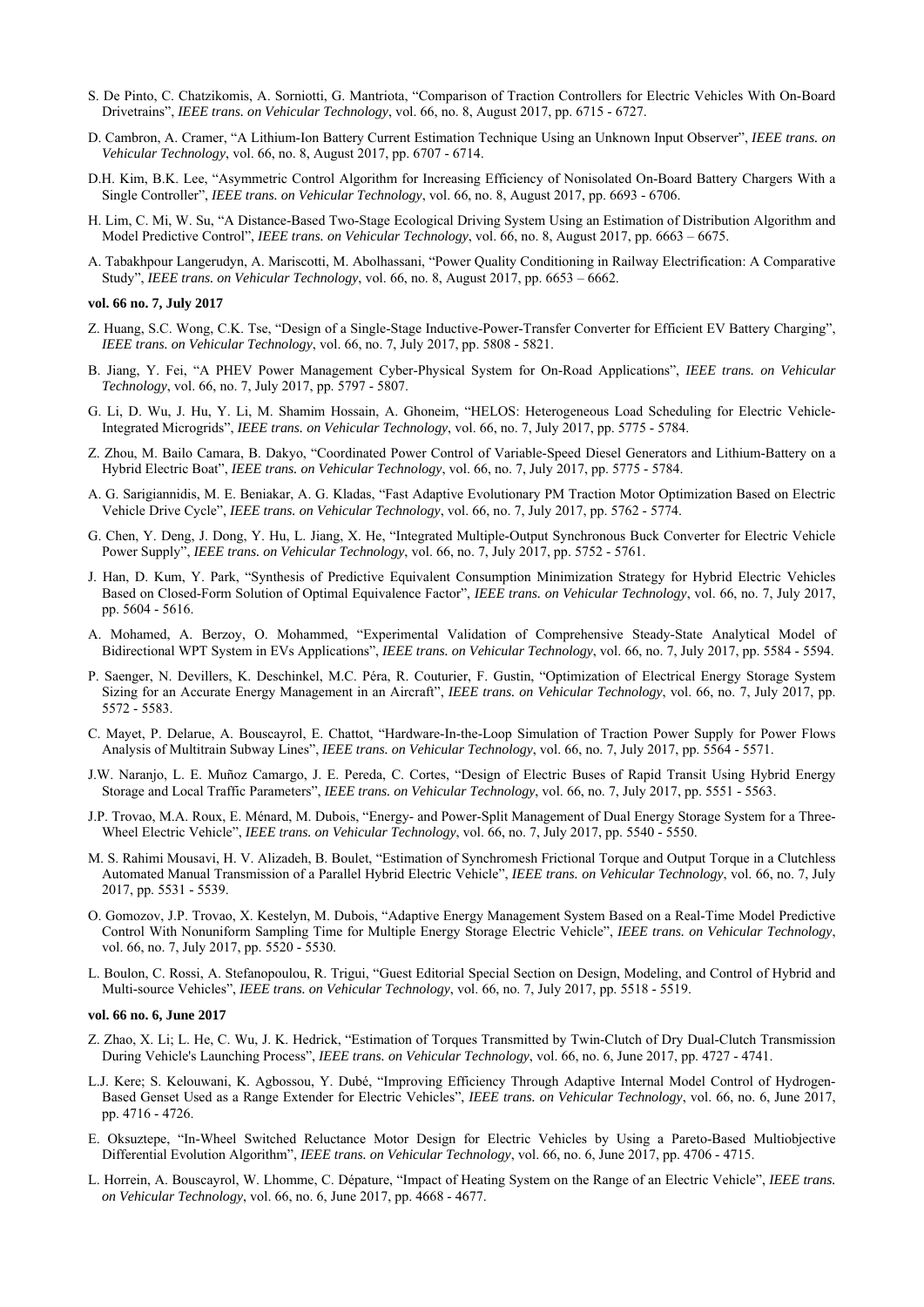C. M. Martinez, X. Hu, D. Cao, E. Efstathios Velenis, B. Gao, M. Wellers, "Energy Management in Plug-in Hybrid Electric Vehicles: Recent Progress and a Connected Vehicles Perspective", *IEEE trans. on Vehicular Technology*, vol. 66, no. 6, June 2017, pp. 4534 - 4549.

### **vol. 66 no. 5, May 2017**

- F. Naseri, E. Farjah, T. Ghanbari, "An Efficient Regenerative Braking System Based on Battery/Supercapacitor for Electric, Hybrid, and Plug-In Hybrid Electric Vehicles With BLDC Motor", *IEEE trans. on Vehicular Technology*, vol. 66, no. 5, May 2017, pp. 3724 - 3738.
- X. Zheng, X. Liu, Y. He, G. Zeng, "Active Vehicle Battery Equalization Scheme in the Condition of Constant-Voltage/Current Charging and Discharging", *IEEE trans. on Vehicular Technology*, vol. 66, no. 5, May 2017, pp. 3714 - 3723.
- E. Asadi, R. Ribeiro, M. Behrad Khamesee, A. Khajepour "Analysis, Prototyping, and Experimental Characterization of an Adaptive Hybrid Electromagnetic Damper for Automotive Suspension Systems", *IEEE trans. on Vehicular Technology*, vol. 66, no. 5, May 2017, pp. 3703 - 3713.
- H. Zhang, J. Wang, "Active Steering Actuator Fault Detection for an Automatically-Steered Electric Ground Vehicle", *IEEE trans. on Vehicular Technology*, vol. 66, no. 5, May 2017, pp. 3685 - 3702.
- A. Chis, J. Lunden, V. Koivunen, "Reinforcement Learning-Based Plug-in Electric Vehicle Charging With Forecasted Price", *IEEE trans. on Vehicular Technology*, vol. 66, no. 5, May 2017, pp. 3674 - 3684.
- M. Roche, W. Shabbir, S. A. Evangelou, "Voltage Control for Enhanced Power Electronic Efficiency in Series Hybrid Electric Vehicles", *IEEE trans. on Vehicular Technology*, vol. 66, no. 5, May 2017, pp. 3645 - 3658.
- J. Lopez-Sanz, C. Ocampo-Martinez, J. Alvarez-Florez, M. Moreno-Eguilaz, R. Ruiz-Mansilla, J. Kalmus, M. Gräeber, G. Lux, "Nonlinear Model Predictive Control for Thermal Management in Plug-in Hybrid Electric Vehicles", *IEEE trans. on Vehicular Technology*, vol. 66, no. 5, May 2017, pp. 3632 - 3644.

# **vol. 66 no. 4, April 2017**

- L. Wang, S. Sharkh, A. Chipperfield, A. Cruden, "Dispatch of Vehicle-to-Grid Battery Storage Using an Analytic Hierarchy Process", *IEEE trans. on Vehicular Technology*, vol. 66, no. 4, April 2017, pp. 2952 - 2965.
- A. Mallik, W.W. Ding, A. Khaligh, "A Comprehensive Design Approach to an EMI Filter for a 6-kW Three-Phase Boost Power Factor Correction Rectifier in Avionics Vehicular Systems", *IEEE trans. on Vehicular Technology*, vol. 66, no. 4, April 2017, pp. 2942 - 2951.
- F. Altaf, B. Egardt, "Comparative Analysis of Unipolar and Bipolar Control of Modular Battery for Thermal and State-of-Charge Balancing", *IEEE trans. on Vehicular Technology*, vol. 66, no. 4, April 2017, pp. 2927 - 2941.
- Z. Sun, X. Zhou, J. Du, X. Liu, "When Traffic Flow Meets Power Flow: On Charging Station Deployment With Budget Constraints", *IEEE trans. on Vehicular Technology*, vol. 66, no. 4, April 2017, pp. 2915 - 2926.
- Y. Cao, N. Wang, "Toward Efficient Electric-Vehicle Charging Using VANET-Based Information Dissemination", *IEEE trans. on Vehicular Technology*, vol. 66, no. 4, April 2017, pp. 2886 - 2901.

#### **vol. 66 no. 3, March 2017**

- O. Béthoux, E. Labouré, G. Remy, E. Berthelot, "Real-Time Optimal Control of a 3-Phase PMSM in 2-Phase Degraded Mode", *IEEE trans. on Vehicular Technology*, vol. 66, no. 3, March 2017, pp. 2044 - 2052.
- S.E. Li, Q. Guo, L. Xin, B. Cheng, K. Li, "Fuel-Saving Servo-Loop Control for an Adaptive Cruise Control System of Road Vehicles With Step-Gear Transmission", *IEEE trans. on Vehicular Technology*, vol. 66, no. 3, March 2017, pp. 2033 - 2043.
- H.F. Yuan, L.R. Dung, "Offline State-of-Health Estimation for High-Power Lithium-Ion Batteries Using Three-Point Impedance Extraction Method", *IEEE trans. on Vehicular Technology*, vol. 66, no. 3, March 2017, pp. 2019 - 2032.
- T. Kim, S. Kwak, "A Flexible Voltage Bus Converter for the 48-/12-V Dual Supply System in Electrified Vehicles", *IEEE trans. on Vehicular Technology*, vol. 66, no. 3, March 2017, pp. 2010 - 2018.
- H. Chaoui, A. El Mejdoubi, H. Gualous, "Online Parameter Identification of Lithium-Ion Batteries With Surface Temperature Variations", *IEEE trans. on Vehicular Technology*, vol. 66, no. 3, March 2017, pp. 2000 - 2009.
- P. Nyberg, E. Frisk, L. Nielsen, "Driving Cycle Equivalence and Transformation", *IEEE trans. on Vehicular Technology*, vol. 66, no. 3, March 2017, pp. 1963 - 1974.

### **vol. 66 no. 2, February 2017**

- W. Deng, Y. Zhao, J. Wu, "Energy Efficiency Improvement via Bus Voltage Control of Inverter for Electric Vehicles", *IEEE trans. on Vehicular Technology*, vol. 66, no. 2, February 2017, pp. 1063 - 1073.
- D. Chakraborty, E. Breaz, A. Kumar Rathore, F. Gao, "Parasitics-Assisted Soft-Switching and Secondary Modulated Snubberless Clamping Current-Fed Bidirectional Voltage Doubler for Fuel Cell Vehicles", *IEEE trans. on Vehicular Technology*, vol. 66, no. 2, February 2017, pp. 1053 - 1062.
- M. Shahverdi, M.S. Mazzola, Q. Grice, M. Doude, "Bandwidth-Based Control Strategy for a Series HEV With Light Energy Storage System", *IEEE trans. on Vehicular Technology*, vol. 66 no. 2, February 2017, pp. 1040 - 1052.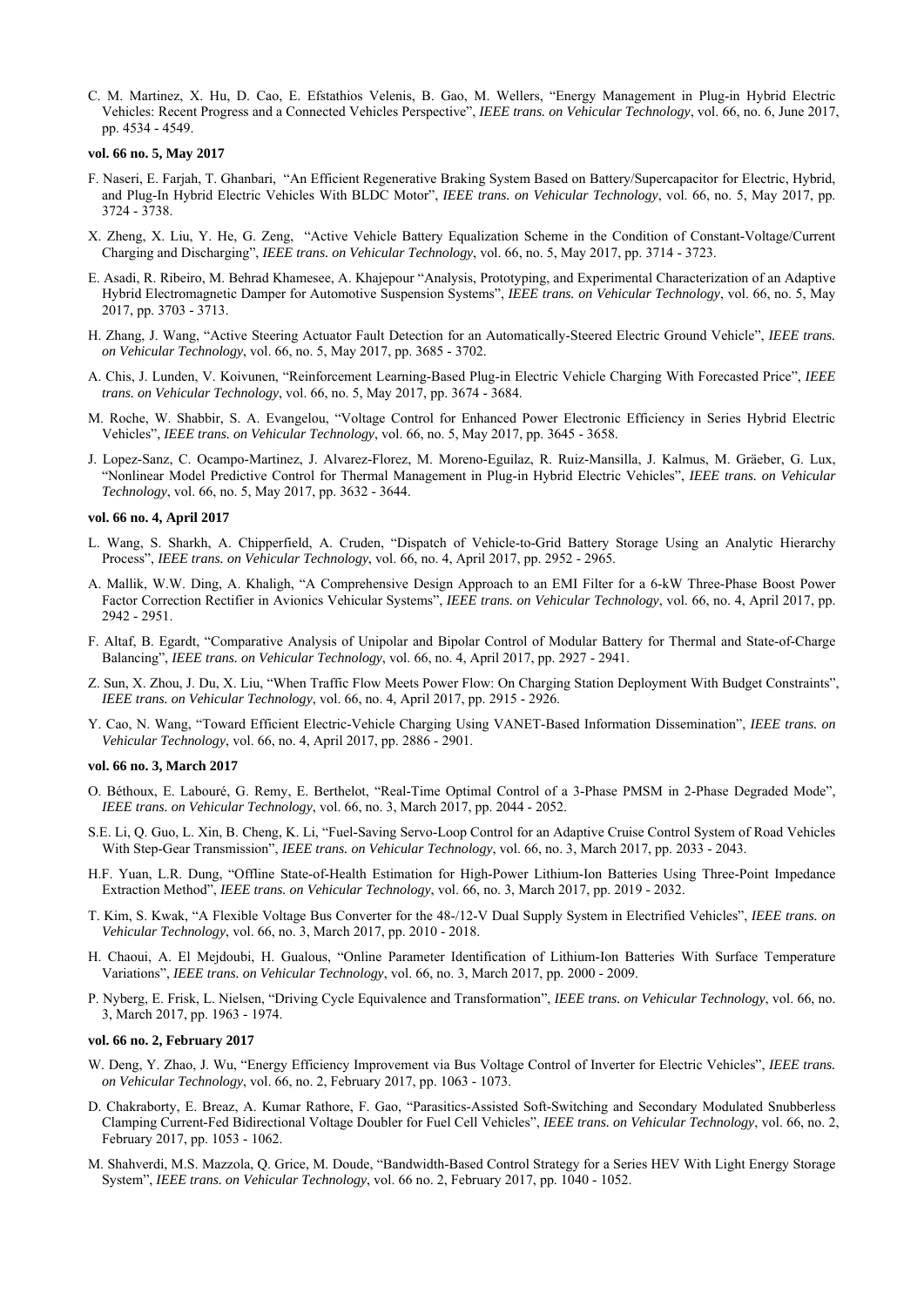- J. Zhang, H. Yao, G. Rizzoni, "Fault Diagnosis for Electric Drive Systems of Electrified Vehicles Based on Structural Analysis", *IEEE trans. on Vehicular Technology*, vol. 66, no. 2, February 2017, pp. 1027 - 1039.
- Y. Kim, J. Kwak, S. Chong, "Dynamic Pricing, Scheduling, and Energy Management for Profit Maximization in PHEV Charging Stations", *IEEE trans. on Vehicular Technology*, vol. 66, no. 2, February 2017, pp. 1011 - 1026.
- S.B. Lee, S. Ahn, I. G. Jang, "Simulation-Based Feasibility Study on the Wireless Charging Railway System With a Ferriteless Primary Module", *IEEE trans. on Vehicular Technology*, vol. 66, no. 2, February 2017, pp. 1004 - 1010.
- A. Zaboli, B. Vahidi, S. Yousefi, M.M. Hosseini-Biyouki, "Evaluation and Control of Stray Current in DC-Electrified Railway Systems", *IEEE trans. on Vehicular Technology*, vol. 66, no. 2, February 2017, pp. 974 - 980.

# **vol. 66 no. 1, January 2017**

E. Silvas, T. Hofman, N. Murgovski, L.F.P. Etman, M. Steinbuc "Review of Optimization Strategies for System-Level Design in Hybrid Electric Vehicles", *IEEE trans. on Vehicular Technology*, vol. 66, no. 1, January 2017, pp. 57 - 70.

- B.V. Padmarajan, A. McGordon, P.A. Jennings, "Blended Rule-Based Energy Management for PHEV: System Structure and Strategy", *IEEE trans. on Vehicular Technology*, vol. 65, no. 10, October 2016, pp. 8757 - 8762.
- T.H. Pham, J.T.B.A. Kessels, P.P.J. van den Bosch, R.G. M. Huisman, "Analytical Solution to Energy Management Guaranteeing Battery Life for Hybrid Trucks", *IEEE trans. on Vehicular Technology*, vol. 65, no. 10, October 2016, pp. 7956 - 7971.
- F. Akar, Y. Tavlasoglu, E. Ugur, B. Vural, I. Aksoy, "A Bidirectional Nonisolated Multi-Input DC–DC Converter for Hybrid Energy Storage Systems in Electric Vehicles", *IEEE trans. on Vehicular Technology*, vol. 65, no. 10, October 2016, pp. 7944 - 7955.
- E. Vinot, V. Reinbold, R. Trigui, "Global Optimized Design of an Electric Variable Transmission for HEVs", *IEEE trans. on Vehicular Technology*, vol. 65, no. 8, August 2016, pp. 6794 - 6798.
- J.Y. Yang, L.D. Chou, Y.J. Chang, "Electric-Vehicle Navigation System Based on Power Consumption", *IEEE trans. on Vehicular Technology*, vol. 65, no. 8, August 2016, pp. 5930 - 5943.
- T. Miro-Padovani, G. Colin, A. Ketfi-Chérif, Y. Chamaillard, "Implementation of an Energy Management Strategy for Hybrid Electric Vehicles Including Drivability Constraints", *IEEE trans. on Vehicular Technology*, vol. 65, no. 8, August 2016, pp. 5918 - 5929.
- F. Odeim, J. Roes, A. Heinzel, " Power Management Optimization of a Fuel Cell/Battery/Supercapacitor Hybrid System for Transit Bus Applications", *IEEE trans. on Vehicular Technology*, vol. 65, no. 7, July 2016, pp. 5783 – 5788.
- S. Ziaeinejad, Y. Sangsefidi, A. Mehrizi-Sani, "Fuel Cell-Based Auxiliary Power Unit: EMS, Sizing, and Current Estimator-Based Controller", *IEEE trans. on Vehicular Technology*, vol. 65, no. 6, June 2016, pp. 4826 - 4835.
- W. Zhou, C. Zhang, J. Li, H.K. Fathy, "A Pseudospectral Strategy for Optimal Power Management in Series Hybrid Electric Powertrains", *IEEE trans. on Vehicular Technology*, vol. 65, no. 6, June 2016, pp. 4813 - 4825.
- X. Zhang, S. Eben Li, H. Peng, J. Sun, "Design of Multimode Power-Split Hybrid Vehicles—A Case Study on the Voltec Powertrain System", *IEEE trans. on Vehicular Technology*, vol. 65, no. 6, June 2016, pp. 4790 - 4801.
- W. Zhang, C.C. Mi, "Compensation Topologies of High-Power Wireless Power Transfer Systems", *IEEE trans. on Vehicular Technology*, vol. 65, no. 6, June 2016, pp. 4768 - 4778.
- L. Zhai, T. Sun, J. Wang, "Electronic Stability Control Based on Motor Driving and Braking Torque Distribution for a Four In-Wheel Motor Drive Electric Vehicle", *IEEE trans. on Vehicular Technology*, vol. 65, no. 6, June 2016, pp. 4726 - 4739.
- J. Yang, G. Zhu, "Stochastic Predictive Boundary Management for a Hybrid Powertrain", *IEEE trans. on Vehicular Technology*, vol. 65, no. 6, June 2016, pp. 4700 - 4713.
- Y. Yang, N. Schofield, A. Emadi, "Integrated Electromechanical Double-Rotor Compound Hybrid Transmissions for Hybrid Electric Vehicles", *IEEE trans. on Vehicular Technology*, vol. 65, no. 6, June 2016, pp. 4687 - 4699.
- S. Xu, S. Eben Li, H. Peng, B. Cheng, X. Zhang, Z. Pan, "Fuel-Saving Cruising Strategies for Parallel HEVs", *IEEE trans. on Vehicular Technology*, vol. 65, no. 6, June 2016, pp. 4676 - 4686.
- Hui Xiong, Yatao Fu, Kun Dong, "A Novel Point-to-Point Energy Transmission Voltage Equalizer for Series-Connected Supercapacitors", *IEEE trans. on Vehicular Technology*, vol. 65, no. 6, June 2016, pp. 4669 - 4675.
- Di Tan ; Chao Lu, "The Influence of the Magnetic Force Generated by the In-Wheel Motor on the Vertical and Lateral Coupling Dynamics of Electric Vehicles", *IEEE trans. on Vehicular Technology*, vol. 65, no. 6, June 2016, pp. 4655 - 4668.
- W.S. Vaz, A.K. Nandi, U.O. Koylu, "A Multiobjective Approach to Find Optimal Electric-Vehicle Acceleration: Simultaneous Minimization of Acceleration Duration and Energy Consumption", *IEEE trans. on Vehicular Technology*, vol. 65, no. 6, June 2016, pp. 4633 - 4644.
- M. Shehab El Dinn M.F. Abdel-Hafez, A.A. Hussein, "Enhancement in Li-Ion Battery Cell State-of-Charge Estimation Under Uncertain Model Statistics", *IEEE trans. on Vehicular Technology*, vol. 65, no. 6, June 2016, pp. 4608 - 4618.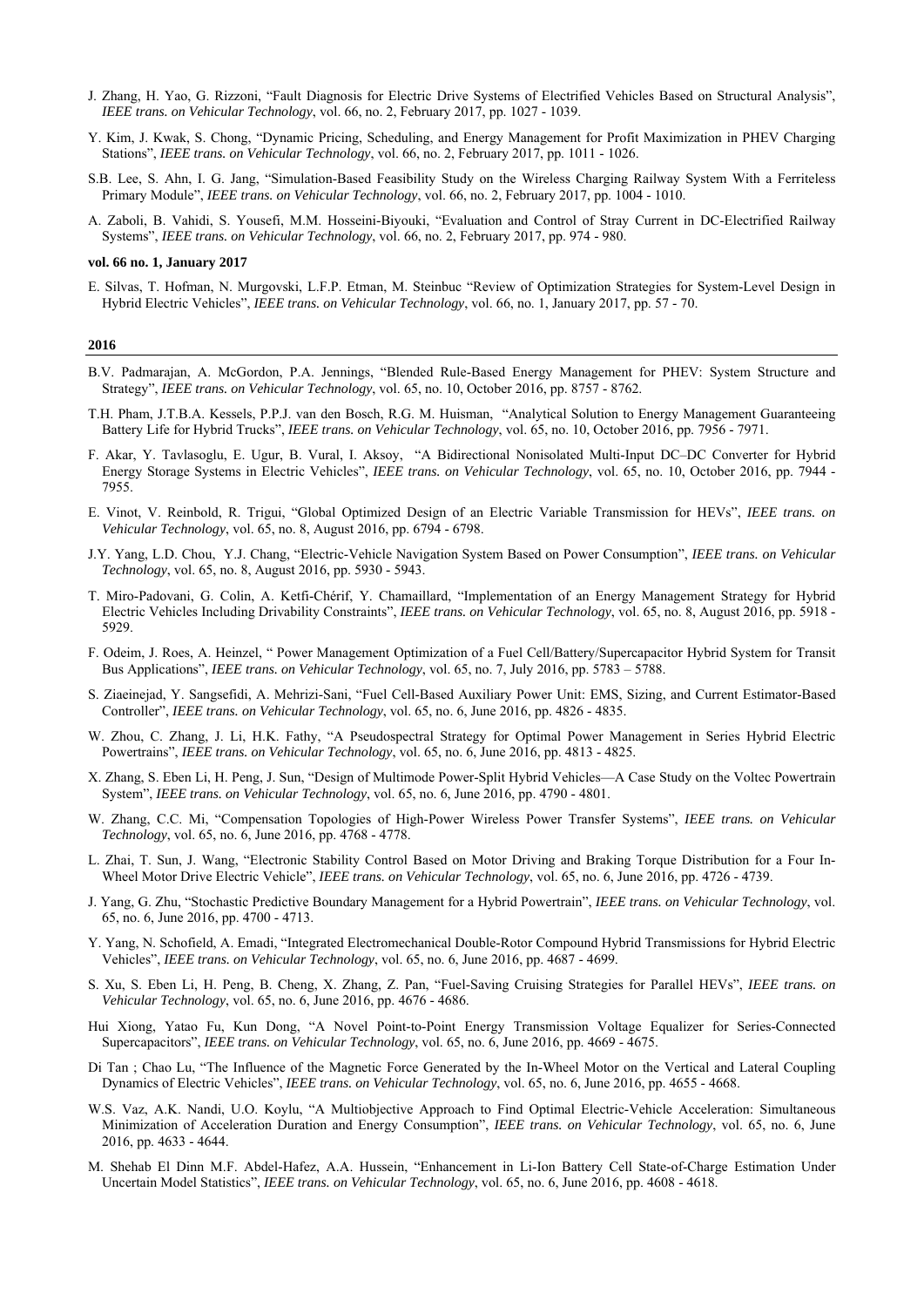- S. Overington, S. Rajakaruna, "Combined High-Efficiency Region Controller to Improve Fuel Consumption of Power-Split HEVs", *IEEE trans. on Vehicular Technology*, vol. 65, no. 6, June 2016, pp. 4597 - 4607.
- J. Park, Y. Lu Murphey, M. A. Masrur, "Intelligent Energy Management and Optimization in a Hybridized All-Terrain Vehicle With Simple On–Off Control of the Internal Combustion Engine", *IEEE trans. on Vehicular Technology*, vol. 65, no. 6, June 2016, pp. 4584 - 4596.
- M. Nikkhah Mojdehi ; P. Ghosh, "An On-Demand Compensation Function for an EV as a Reactive Power Service Provider", *IEEE trans. on Vehicular Technology*, vol. 65, no. 6, June 2016, pp. 4572 - 4583.
- P. Moreno-Torres Concha, P. Velez, M. Lafoz, J.R. Arribas, "Passenger Exposure to Magnetic Fields due to the Batteries of an Electric Vehicle", *IEEE trans. on Vehicular Technology*, vol. 65, no. 6, June 2016, pp. 4564 - 4571.
- A. Mozaffari, N.L. Azad, J.K. Hedrick, " A Nonlinear Model Predictive Controller With Multiagent Online Optimizer for Automotive Cold-Start Hydrocarbon Emission Reduction", *IEEE trans. on Vehicular Technology*, vol. 65, no. 6, June 2016, pp. 4548 - 4563.
- V. Monteiro, J. P. Carmo, J.G. Pinto, J.L. Afonso, "A Flexible Infrastructure for Dynamic Power Control of Electric Vehicle Battery Chargers", *IEEE trans. on Vehicular Technology*, vol. 65, no. 6, June 2016, pp. 4535 - 4547.
- S. Marinkov, N. Murgovski, B. de Jager, "Convex Modeling and Sizing of Electrically Supercharged Internal Combustion Engine Powertrain", *IEEE trans. on Vehicular Technology*, vol. 65, no. 6, June 2016, pp. 4523 - 4534.
- P. Malysz, J. Ye, R. Gu, H. Yang, A. Emadi, "Battery State-of-Power Peak Current Calculation and Verification Using an Asymmetric Parameter Equivalent Circuit Model", *IEEE trans. on Vehicular Technology*, vol. 65, no. 6, June 2016, pp. 4512 - 4522.
- A. Lievre, A. Sari, P. Venet, A. Hijazi, M. Ouattara-Brigaudet, S. Pelissier, "Practical Online Estimation of Lithium-Ion Battery Apparent Series Resistance for Mild Hybrid Vehicles", *IEEE trans. on Vehicular Technology*, vol. 65, no. 6, June 2016, pp. 4505 - 4511.
- Yu-Shian Lin, Kai-Wei Hu, Tsu-Hao Yeh, Chang-Ming Liaw, "An Electric-Vehicle IPMSM Drive With Interleaved Front-End DC/DC Converter", *IEEE trans. on Vehicular Technology*, vol. 65, no. 6, June 2016, pp. 4471 - 4479.
- Chunjie Li, Wenxin Huang, Ruiwu Cao, Feifei Bu, Changxin Fan, "An Integrated Topology of Charger and Drive for Electric Buses", *IEEE trans. on Vehicular Technology*, vol. 65, no. 6, June 2016, pp. 4471 - 4479.
- Liang Li, Bingjie Yan, Chao Yang, Yuanbo Zhang, Zheng Chen, Guirong Jiang, "Application-Oriented Stochastic Energy Management for Plug-in Hybrid Electric Bus With AMT", *IEEE trans. on Vehicular Technology*, vol. 65, no. 6, June 2016, pp. 4459 - 4470.
- Weihan Li, Han Zhao, Junjun Deng, Siqi Li, Chunting Chris Mi, "Comparison Study on SS and Double-Sided LCC Compensation Topologies for EV/PHEV Wireless Chargers", *IEEE trans. on Vehicular Technology*, vol. 65, no. 6, June 2016, pp. 4429 - 4439.
- Yoon-Jae Kim, Jun-Young Lee, "Full-Bridge+SRT Hybrid DC/DC Converter for a 6.6-kW EV On-Board Charger", *IEEE trans. on Vehicular Technology*, vol. 65, no. 6, June 2016, pp. 4419 - 4428.
- N. Kim, A. Rousseau, E. Rask, " Parameter Estimation for a Lithium-Ion Battery From Chassis Dynamometer Tests ", *IEEE trans. on Vehicular Technology*, vol. 65, no. 6, June 2016, pp. 4393 - 4400.
- D. Kasinathan, A. Kasaiezadeh, A. Wong, A. Khajepour, S.K. Chen, B. Litkouhi, "An Optimal Torque Vectoring Control for Vehicle Applications via Real-Time Constraints", *IEEE trans. on Vehicular Technology*, vol. 65, no. 6, June 2016, pp. 4368 - 4378.
- A. Jain, T. Nueesch, C. Naegele, P. Macri Lassus, C. H. Onder, "Modeling and Control of a Hybrid Electric Vehicle With an Electrically Assisted Turbocharger", *IEEE trans. on Vehicular Technology*, vol. 65, no. 6, June 2016, pp. 4344 - 4358.
- J. Jaguemont, L. Boulon, P. Venet, Y. Dubé, A. Sari, "Lithium-Ion Battery Aging Experiments at Subzero Temperatures and Model Development for Capacity Fade Estimation", *IEEE trans. on Vehicular Technology*, vol. 65, no. 6, June 2016, pp. 4328 - 4343.
- Y. Hu, L. Yang, B. Yan, T. Yan, P. Ma, "An Online Rolling Optimal Control Strategy for Commuter Hybrid Electric Vehicles Based on Driving Condition Learning and Prediction", *IEEE trans. on Vehicular Technology*, vol. 65, no. 6, June 2016, pp. 4312 - 4327.
- C.Y. Hsieh, M. Moallem, F. Golnaraghi, "A Bidirectional Boost Converter With Application to a Regenerative Suspension System", *IEEE trans. on Vehicular Technology*, vol. 65, no. 6, June 2016, pp. 4301 - 4311.
- H. Her, Y. Koh, E. Joa, K. Yi, K. Kim, "An Integrated Control of Differential Braking, Front/Rear Traction, and Active Roll Moment for Limit Handling Performance", *IEEE trans. on Vehicular Technology*, vol. 65, no. 6, June 2016, pp. 4288 - 4300.
- P. Fajri, S. Lee, V.A. Kishore Prabhala, M. Ferdowsi, "Modeling and Integration of Electric Vehicle Regenerative and Friction Braking for Motor/Dynamometer Test Bench Emulation", *IEEE trans. on Vehicular Technology*, vol. 65, no. 6, June 2016, pp. 4264 - 4273.
- A. El Mejdoubi, A. Oukaour, H. Chaoui, H. Gualous, J. Sabor, Y. Slamani, "Prediction Aging Model for Supercapacitor's Calendar Life in Vehicular Applications", *IEEE trans. on Vehicular Technology*, vol. 65, no. 6, June 2016, pp. 4253 - 4263.
- A. El Mejdoubi, A. Oukaour, H. Chaoui, Y. Slamani, J. Sabor, H. Gualous, "Online Supercapacitor Diagnosis for Electric Vehicle Applications", *IEEE trans. on Vehicular Technology*, vol. 65, no. 6, June 2016, pp. 4241 - 4252.
- J. Druant, F. De Belie, P. Sergeant, J. Melkebeek, "Field-Oriented Control for an Induction-Machine-Based Electrical Variable Transmission", *IEEE trans. on Vehicular Technology*, vol. 65, no. 6, June 2016, pp. 4230 - 4240.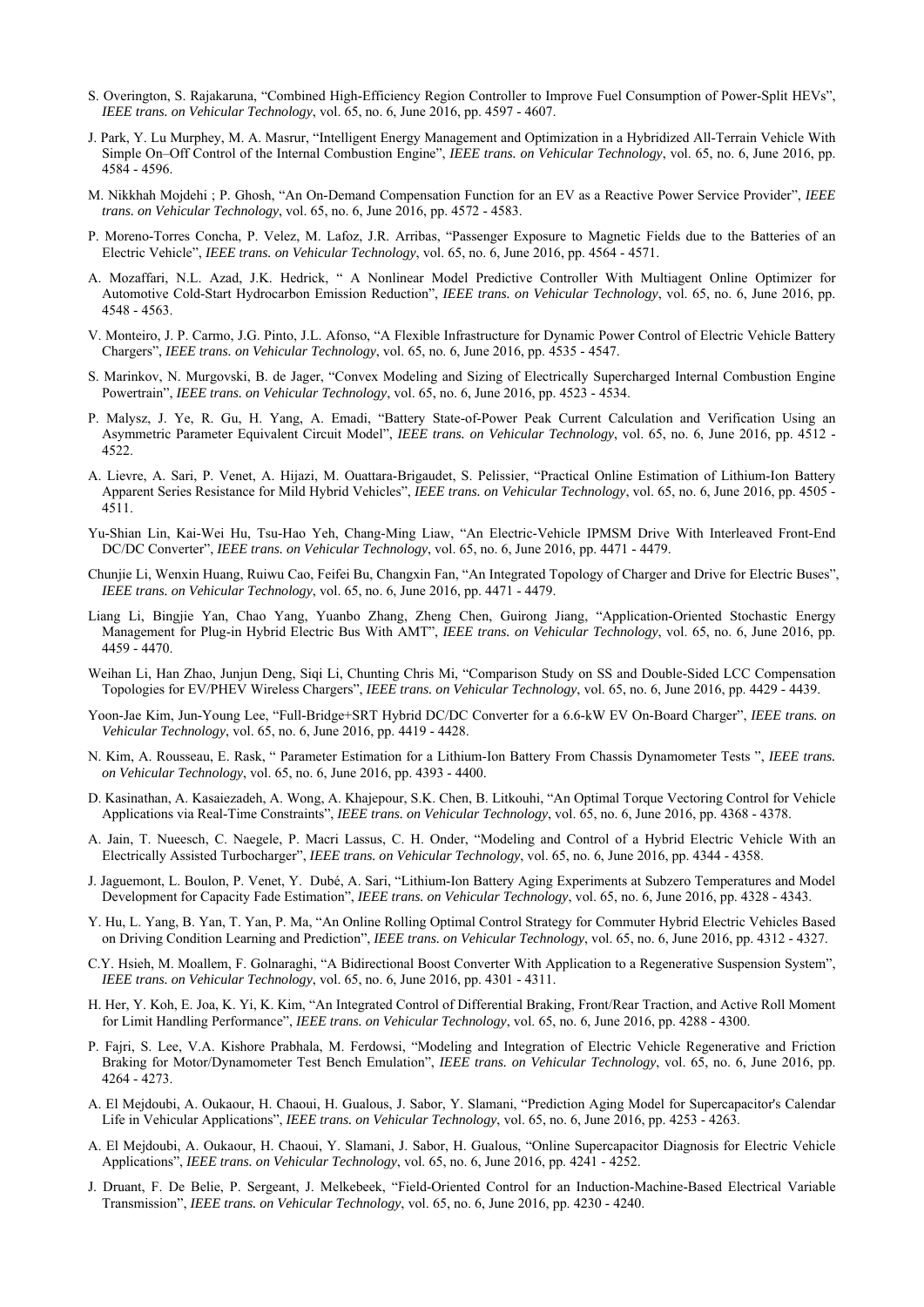- L. Canals Casals, A.M. Schiffer Gonzalez, B. A. García, J. Llorca, "PHEV Battery Aging Study Using Voltage Recovery and Internal Resistance From Onboard Data", *IEEE trans. on Vehicular Technology*, vol. 65, no. 6, June 2016, pp. 4209 - 4216.
- J. C. Alvarez Anton, P. J. García Nieto, E. García Gonzalo, J. C. Viera Perez, M. Gonzalez Vega, C. Blanco Viejo, "A New Predictive Model for the State-of-Charge of a High-Power Lithium-Ion Cell Based on a PSO-Optimized Multivariate Adaptive Regression Spline Approach", *IEEE trans. on Vehicular Technology*, vol. 65, no. 6, June 2016, pp. 4197 - 4208.
- A. T. Al-Awami, E. Sortomme, G. M. Asim Akhtar, S. Faddel, "A Voltage-Based Controller for an Electric-Vehicle Charger", *IEEE trans. on Vehicular Technology*, vol. 65, no. 6, June 2016, pp. 4185 - 4196.
- S.G. Yoon, Y.J. Choi, J.K. Park, S. Saewoong Bahk, "Stackelberg-Game-Based Demand Response for At-Home Electric Vehicle Charging", *IEEE trans. on Vehicular Technology*, vol. 65, no. 6, June 2016, pp. 4172 - 4184.
- R. Wang, P. Wang, G. Xiao, "Two-Stage Mechanism for Massive Electric Vehicle Charging Involving Renewable Energy", *IEEE trans. on Vehicular Technology*, vol. 65, no. 6, June 2016, pp. 4159 - 4171.
- E. Silvas, K. Hereijgers, H. Peng, T. Hofman, M. Steinbuch, "Synthesis of Realistic Driving Cycles With High Accuracy and Computational Speed, Including Slope Information", *IEEE trans. on Vehicular Technology*, vol. 65, no. 6, June 2016, pp. 4118 - 4128.
- H. Imine, M. Djemaï, "Switched Control for Reducing Impact of Vertical Forces on Road and Heavy-Vehicle Rollover Avoidance", *IEEE trans. on Vehicular Technology*, vol. 65, no. 6, June 2016, pp. 4044 - 4052.
- C. Hu, R. Wangn F. Yan, N. Chen, "Output Constraint Control on Path Following of Four-Wheel Independently Actuated Autonomous Ground Vehicles", *IEEE trans. on Vehicular Technology*, vol. 65, no. 6, June 2016, pp. 4033 - 4043.
- J. R. M. Delos Reyes, R. V. Parsons, R. Hoemsen, "Winter Happens: The Effect of Ambient Temperature on the Travel Range of Electric Vehicles", *IEEE trans. on Vehicular Technology*, vol. 65, no. 6, June 2016, pp. 4016 - 4022.
- E. A. Grunditz, T. Thiringer, "Characterizing BEV Powertrain Energy Consumption, Efficiency, and Range During Official and Drive Cycles From Gothenburg, Sweden", *IEEE trans. on Vehicular Technology*, vol. 65, no. 6, June 2016, pp. 3964 – 3980.
- D. Patil, V. Agarwal, "Compact Onboard Single-Phase EV Battery Charger With Novel Low-Frequency Ripple Compensator and Optimum Filter Design", *IEEE trans. on Vehicular Technology*, vol. 65, no. 4, April, pp. 1948 - 1956.
- X. Chen, W. Shen, M. Dai, Z. Cao, J. Jin, A. Kapoor, "Robust Adaptive Sliding-Mode Observer Using RBF Neural Network for Lithium-Ion Battery State of Charge Estimation in Electric Vehicles", *IEEE trans. on Vehicular Technology*, vol. 65, no. 4, April 2016, pp. 1936 - 1947.
- J. Zhao, J. Wang, "Integrated Model Predictive Control of Hybrid Electric Vehicles Coupled With Aftertreatment Systems", *IEEE trans. on Vehicular Technology*, vol. 65, no. 3, March 2016, pp. 1199 – 1211.
- G. Xu, K. Xu, C. Zheng, X. Zhang, T. Zahid, "Fully Electrified Regenerative Braking Control for Deep Energy Recovery and Maintaining Safety of Electric Vehicles", *IEEE trans. on Vehicular Technology*, vol. 65, no. 3, March 2016, pp. 1186 – 1198.
- H. Zhang, Y. Zhang, C. Yin, "Hardware-in-the-Loop Simulation of Robust Mode Transition Control for a Series–Parallel Hybrid Electric Vehicle", *IEEE trans. on Vehicular Technology*, vol. 65, no. 3, March 2016, pp. 1059 – 1069.
- H. Yang, X. Xie, A. V. Vasilakos, "Noncooperative and Cooperative Optimization of Electric Vehicle Charging Under Demand Uncertainty: A Robust Stackelberg Game", *IEEE trans. on Vehicular Technology*, vol. 65, no. 3, March 2016, pp. 1043 – 1058.
- C. Mayet, P. Delarue, A. Bouscayrol, E. Chattot, J. N. Verhille, "Comparison of Different EMR-Based Models of Traction Power Substations for Energetic Studies of Subway Lines", *IEEE trans. on Vehicular Technology*, vol. 65, no. 3, March 2016, pp. 1021 – 1029.
- V. Monteiro, J. G. Pinto, J. L. Afonso, "Operation Modes for the Electric Vehicle in Smart Grids and Smart Homes: Present and Proposed Modes", *IEEE trans. on Vehicular Technology*, vol. 65, no. 3, March 2016, pp. 1007 – 1020.
- P. Keil, M. Englberger, A. Jossen, "Hybrid Energy Storage Systems for Electric Vehicles: An Experimental Analysis of Performance Improvements at Subzero Temperatures", *IEEE trans. on Vehicular Technology*, vol. 65, no. 3, March 2016, pp. 998 - 1006.
- A. Bouscayrol, L. Boulon, T. Hofman, C.C. Chan, "Guest Editorial, Special Section on Advanced Powertrains for More Electric Vehicles", *IEEE trans. on Vehicular Technology*, vol. 65, no. 3, March 2016, pp. 995-997
- A. Ghayebloo, A. Radan, "Superiority of Dual-Mechanical-Port-Machine-Based Structure for Series–Parallel Hybrid Electric Vehicle Applications", *IEEE trans. on Vehicular Technology*, vol. 6,5 no. 2, February 2016, pp. 589 – 602.
- H. Kim, D. Kim, I. Shu, K. Yi, "Time-Varying Parameter Adaptive Vehicle Speed Control", *IEEE trans. on vehicular technology*, vol. 65, no. 2, February 2016, pp. 581 – 588.
- Q. Dong, D. Niyato, P. Wang, Z. Han, "The PHEV Charging Scheduling and Power Supply Optimization for Charging Stations", *IEEE trans. on vehicular technology*, vol. 65, no. 2, February 2016, pp. 566 – 580.
- H. I. Dokuyucu, M. Cakmakci, "Concurrent Design of Energy Management and Vehicle Traction Supervisory Control Algorithms for Parallel Hybrid Electric Vehicles", *IEEE trans. on vehicular technology*, vol. 65, no. 2, February 2016, pp. 555 – 565
- H. Zhang, J. Wang, "Vehicle Lateral Dynamics Control Through AFS/DYC and Robust Gain-Scheduling Approach", *IEEE trans. on vehicular technology*, vol. 65, no. 1, January 2016, pp. 489 - 494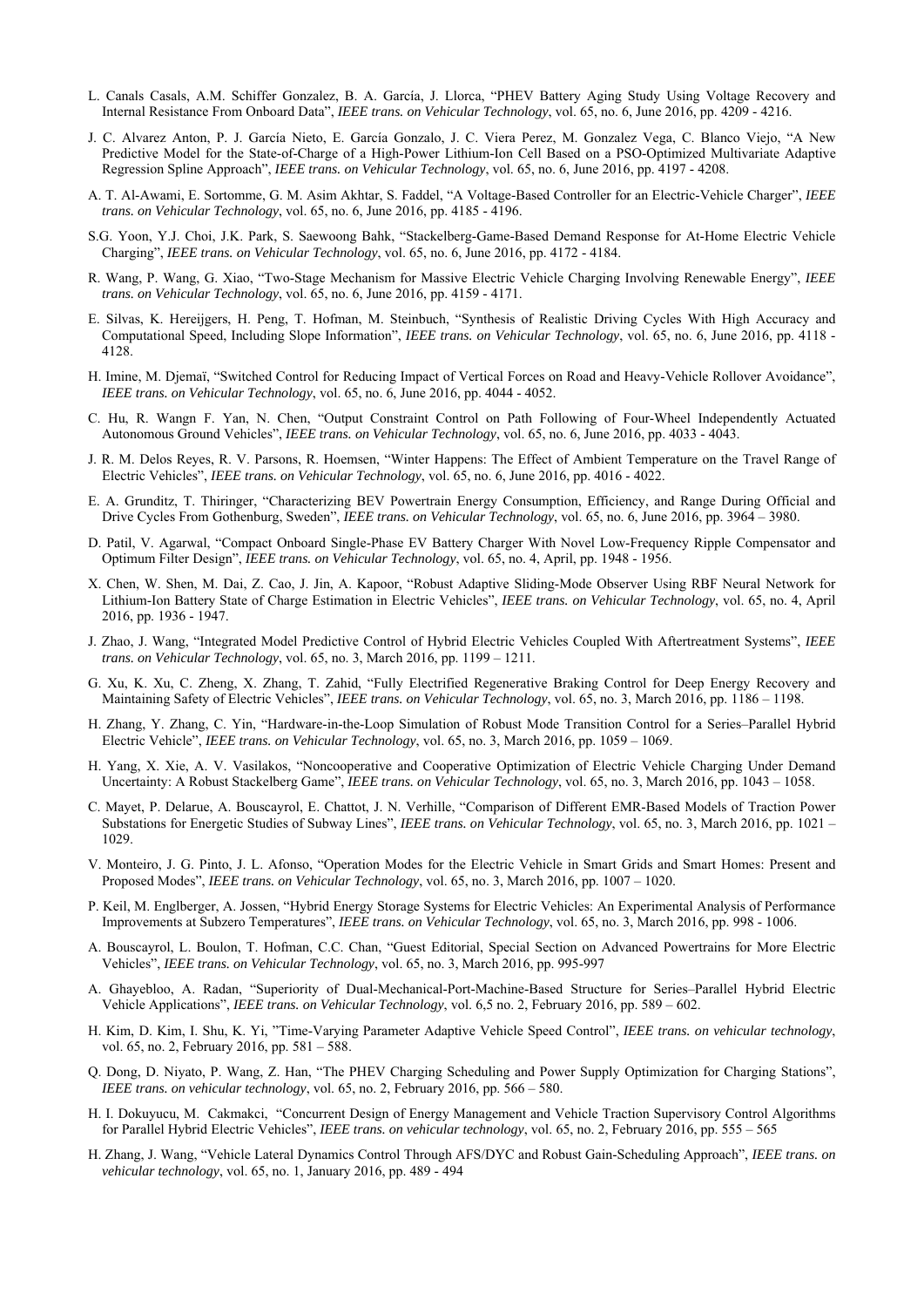- F. Machado, J. Trovao, C. H. Antunes, "Effectiveness of Supercapacitors in Pure Electric Vehicles Using a Hybrid Metaheuristic Approach", *IEEE trans. on vehicular technology*, vol. 65, no. 1, January 2016, pp. 29 - 36
- J. Jaguemont, L. Boulon, Y. Dube, "Characterization and Modeling of a Hybrid-Electric-Vehicle Lithium-Ion Battery Pack at Low Temperatures", *IEEE trans. on vehicular technology*, vol. 65, no. 1, January 2016, pp. 1 – 14.

- X. Zhu, H. Zhang, J. Wang, Z. Fang, "Robust Lateral Motion Control of Electric Ground Vehicles With Random Network-Induced Delays", *IEEE trans. on vehicular technology*, vol. 64, no. 11, November 2015, pp. 4985 - 4995
- F. Soriano, M. Moreno-Eguilas, J. Alvarez-Florez, "Drive Cycle Identification and Energy Demand Estimation for Refuse-Collecting Vehicles", *IEEE trans. on vehicular technology*, vol. 64, no. 11, November 2015, pp. 4965 – 4973.
- Y. Ko, J. Lee, H. Lee, "A Supervisory Control Algorithm for a Series Hybrid Vehicle With Multiple Energy Sources", *IEEE trans. on vehicular technology*, vol. 64, no. 11, November 2015, pp. 4942 – 4953
- K. Maalej, S. Kelouwani, K. Agbossou, Y. Dube, N. Henao, "Long-Trip Optimal Energy Planning With Online Mass Estimation for Battery Electric Vehicles", *IEEE trans. on vehicular technology*, vol. 64, no. 11, November 2015, pp. 4929 - 4941
- A. Ostadi, M. Kazerani, "A Comparative Analysis of Optimal Sizing of Battery-Only, Ultracapacitor-Only, and Battery– Ultracapacitor Hybrid Energy Storage Systems for a City Bus", *IEEE trans. on vehicular technology*, vol. 64, no. 10, October 2015, pp. 4449 - 4460.
- A.M. Gee, R.W. Dunn, "Analysis of Trackside Flywheel Energy Storage in Light Rail Systems", *IEEE trans. on vehicular technology*, vol. 64, no. 10, October 2015, pp. 3858 - 3869.
- Kukhyun Ahn ; A.E. Bayrak, P.Y. Papalambros, P.Y. " Electric Vehicle Design Optimization: Integration of a High-Fidelity Interior-Permanent-Magnet Motor Model", *IEEE trans. on vehicular technology*, vol. 64, no. 10, October 2015, pp. 3870 – 3877.
- V. Ivanov, D. Savitski, B. Shyrokau, B. "A Survey of Traction Control and Antilock Braking Systems of Full Electric Vehicles With Individually Controlled Electric Motors", *IEEE trans. on vehicular technology*, vol. 64, no. 10, October 2015, pp. 3878 - 3896.
- M. Schori, T.J. Boehme, B. Frank, B.P. Lampe, "Optimal Calibration of Map-Based Energy Management for Plug-In Parallel Hybrid Configurations: A Hybrid Optimal Control Approach", *IEEE trans. on vehicular technology*, vol. 64, no. 9, September 2015, pp. 3897 – 3907.
- S. Khosravani, A. Kasaiezadeh, A. Khajepour, B. Fidan, S. Chen, B. Litkouhi, "Model Parametrization and Adaptation Based on the Invariance of Support Vectors With Applications to Battery State-of-Health Monitoring", *IEEE trans. on vehicular technology*, vol. 64 no. 9, September 2015, pp. 3908 – 3917.
- Caihao Weng, Jing Sun, Huei Peng, "Torque-Vectoring-Based Vehicle Control Robust to Driver Uncertainties", *IEEE trans. on vehicular technology*, vol. 64 no. 8, August 2015, pp. 3359 – 3367.
- J. Yang, G.G. Zhu, "Adaptive Recursive Prediction of the Desired Torque of a Hybrid Powertrain", *IEEE trans. on vehicular technology*, vol. 64 no. 8, August 2015, pp. 3402 – 3413.
- A; Alahyari, M. Fotuhi-Firuzabad, M. Rastegar, "Incorporating Customer Reliability Cost in PEV Charge Scheduling Schemes Considering Vehicle-to-Home Capability", *IEEE trans. on vehicular technology*, vol. 64 no. 7, July 2015, pp. 2783 – 2791.
- L. Li, C. Yang, Y. Zhang, L. Zhang, J. Song, "Correctional DP-Based Energy Management Strategy of Plug-In Hybrid Electric Bus for City-Bus Route", *IEEE trans. on vehicular technology*, vol. 64 no. 7, July 2015, pp. 2792 - 2803.
- A. Rezaeian, R. Zarringhalam, S. Fallah, W. Melek, A. Khajepour, S.K. Chen, N. Moshchuck, B. Litkouhi, "Novel Tire Force Estimation Strategy for Real-Time Implementation on Vehicle Applications", *IEEE trans. on vehicular technology*, vol. 64 no. 6, June 2015, pp. 2231 – 2241.
- Minghui Hu ; Jianfeng Zeng ; Shaozhi Xu ; Chunyun Fu ; Datong Qin, "Efficiency Study of a Dual-Motor Coupling EV Powertrain", *IEEE trans. on vehicular technology*, vol. 64 no. 6, June 2015, pp. 2252 - 2260.
- F. Tianheng, Y. Lin, G. Qing, H. Yanqing, Y. Ting, Y. Bin, "A Supervisory Control Strategy for Plug-In Hybrid Electric Vehicles Based on Energy Demand Prediction and Route Preview", *IEEE trans. on vehicular technology*, vol. 64 no. 5, May 2015, pp. 1691  $-1700.$
- T. Goggia, A. Sorniotti, I. De Novellis, A. Ferrara, P. Gruber, J. Theunissen, D. Steenbeke, B. Knauder, J. Zehetner, "Integral Sliding Mode for the Torque-Vectoring Control of Fully Electric Vehicles: Theoretical Design and Experimental Assessment", *IEEE trans. on vehicular technology*, vol. 64 no. 5, May 2015, pp. 1701 - 1715.
- J. Morales-Morales, I. Cervantes, U. Cano-Castillo, "On the Design of Robust Energy Management Strategies for FCHEV", *IEEE trans. on vehicular technology*, vol. 64 no. 5, May 2015, pp. 1716 - 1728.
- M. Tabari, A. Yazdani, " A Mathematical Model for Stability Analysis of a DC Distribution System for Power System Integration of Plug-In Electric Vehicles", *IEEE trans. on vehicular technology*, vol. 64 no. 5, May 2015, pp. 1729 - 1738.
- Y. Hai, "Central Electric-Motoring-Assisted Handling Control System for Electrified Vehicles", *IEEE trans. on vehicular technology*, vol. 64 no.3, March 2015, pp. 912 - 925.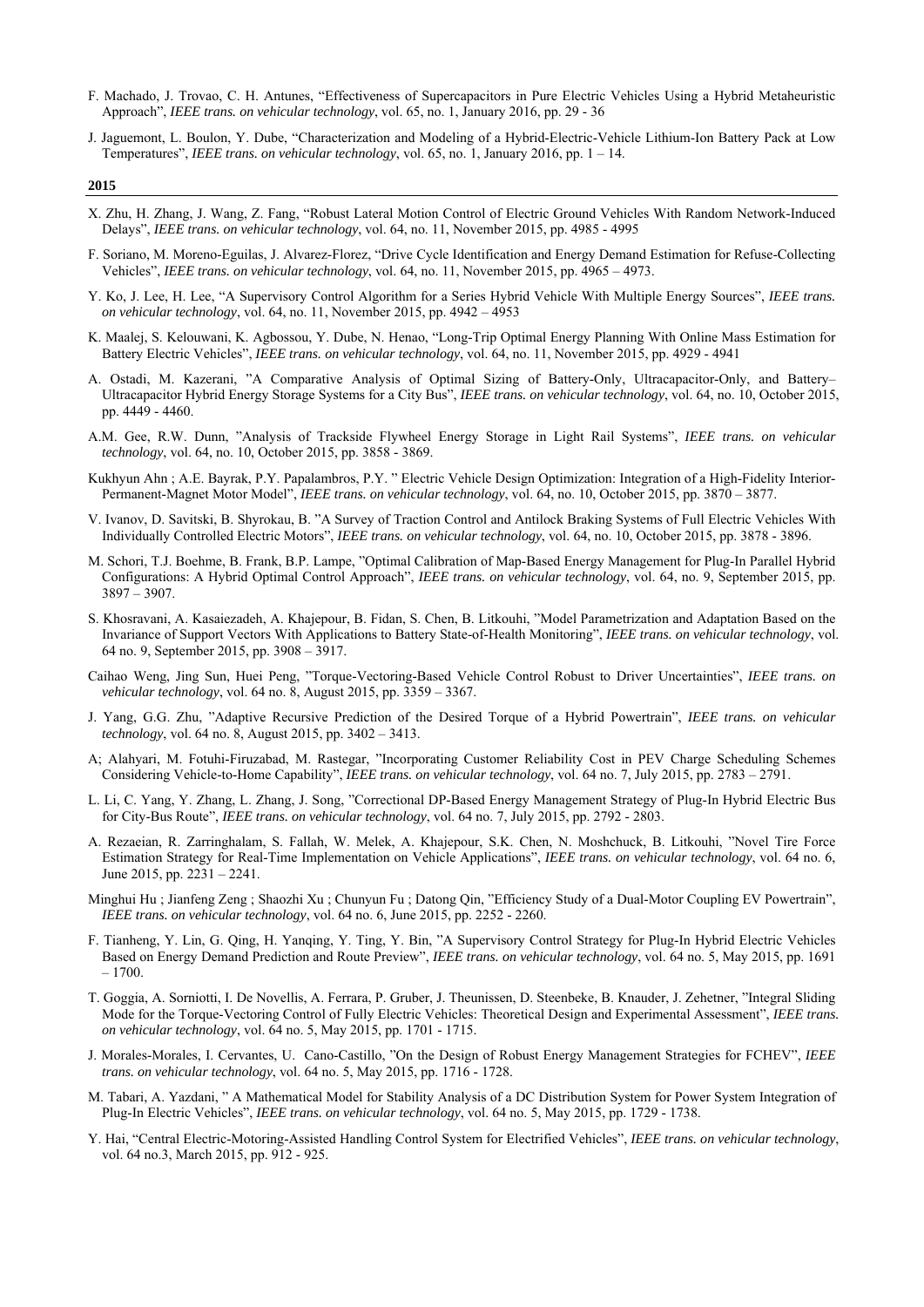- V. Ruuskanen, J. Nerg, J. Pyrhonen, S. Ruotsalainen, R. Kennel, "Drive Cycle Analysis of a Permanent-Magnet Traction Motor Based on Magnetostatic Finite-Element Analysis", *IEEE trans. on vehicular technology*, vol. 64 no. 3, March 2015, pp. 1249 - 1254.
- M. Ibrahim, L. Pichon, L. Bernard, A. Razek, J. Houivet, O. Cayol, "Advanced Modeling of a 2-kW Series–Series Resonating Inductive Charger for Real Electric Vehicle", *IEEE trans. on vehicular technology*, vol. 64 no. 2, February 2015, pp. 421 - 430.
- Jiweon Ko, Sungyeon Ko, Hanho Son, Byoungsoo Yoo, Jaeseung Cheon, Hyunsoo Kim, "Development of Brake System and Regenerative Braking Cooperative Control Algorithm for Automatic-Transmission-Based Hybrid Electric Vehicles", *IEEE trans. on vehicular technology*, vol. 64 no. 2, February 2015, pp. 431 - 440.
- K. Youngki, A. Salvi, A. G. Stefanopoulou, T. Ersal, "Reducing Soot Emissions in a Diesel Series Hybrid Electric Vehicle Using a Power Rate Constraint Map", *IEEE trans. on vehicular technology*, vol. 64 no. 1, January 2015, pp. 2 - 12.
- R. Ahmed, M. El Sayed, S.A. Gadsden, Jimi Tjong, S. Habibi, "Automotive Internal-Combustion-Engine Fault Detection and Classification Using Artificial Neural Network Techniques", *IEEE trans. on vehicular technology*, vol. 64 no. 1, January 2015, pp. 21 - 33.
- S. Overington, S. Rajakaruna, "High-Efficiency Control of Internal Combustion Engines in Blended Charge Depletion/Charge Sustenance Strategies for Plug-In Hybrid Electric Vehicles", *IEEE trans. on vehicular technology*, vol. 64 no. 1, January 2015, pp. 48 - 61.

- A. Battiston, E.H. Miliani, J.P. Martin, N. Nahid-Mobarakeh, S. Pierfederici, F. Meibody-Tabar, "A Control Strategy for Electric Traction Systems Using a PM-Motor Fed by a Bidirectional Z -Source Inverter", *IEEE trans. on vehicular technology*, vol. 63 no. 9, November 2014, pp. 4178 - 4191.
- K. van Berkel, S. Rullens, T. Hofman, B. Vroemen, M. Steinbuch, "Topology and Flywheel Size Optimization for Mechanical Hybrid Powertrains", *IEEE trans. on vehicular technology*, vol. 63 no. 9, November 2014, pp. 4192 - 4205.
- M. Uno, A. Kukita, "Single-Switch Single-Transformer Cell Voltage Equalizer Based on Forward–Flyback Resonant Inverter and Voltage Multiplier for Series-Connected Energy Storage Cells", *IEEE trans. on vehicular technology*, vol. 63 no. 9, November 2014, pp. 4192 - 4205.
- Mooryong Choi, S.B. Choi, "Model Predictive Control for Vehicle Yaw Stability With Practical Concerns", *IEEE trans .on vehicular technology*, vol. 63 no. 8, October 2014, pp. 3539 - 3548.
- P. Elbert, T. Nuesch, A. Ritter, N. Murgovski, L. Guzzella, "Engine On/Off Control for the Energy Management of a Serial Hybrid Electric Bus via Convex Optimization", *IEEE trans. on vehicular technology*, vol. 63 no. 8, October 2014, pp. 3549 - 3559.
- M. Kim, D. Jung, K. Min, "Hybrid Thermostat Strategy for Enhancing Fuel Economy of Series Hybrid Intracity Bus", *IEEE trans. on vehicular technology*, vol. 63, no. 8, October 2014, pp. 3569 - 3579.
- M. Choi, J.S. Lee, S.W. Seo, "Real-Time Optimization for Power Management Systems of a Battery/Supercapacitor Hybrid Energy Storage System in Electric Vehicles", *IEEE trans. on vehicular technology*, vol. 63 no. 8, October 2014, pp. 3600 - 3611.
- L. De Novellis, A. Sorniotti, P. Gruber, A. Pennycott, "Comparison of Feedback Control Techniques for Torque-Vectoring Control of Fully Electric Vehicles", *IEEE trans .on vehicular technology*, vol. 63 no. 8, October 2014, pp. 3612 – 3623.
- Ngoc Nguyen, S.K. Oruganti, Kyungmin Na, F. Bien, "An Adaptive Backward Control Battery Equalization System for Serially Connected Lithium-ion Battery Packs", *IEEE trans. on vehicular technology*, vol. 63 no. 8, October 2014, pp. 3651 - 3660.
- Yantao Song, Bingsen Wang, "Evaluation Methodology and Control Strategies for Improving Reliability of HEV Power Electronic System", *IEEE trans. on vehicular technology*, vol. 63 no. 8, October 2014, pp. 3661 - 3676.
- A. Davoudi, C.S. Edrington, J. Jatskevich, J.M. Miller, "Guest Editorial Special Section on Advanced Modeling, Simulation, Control, and Optimization Paradigms for Vehicular Power Systems", *IEEE trans. on vehicular technology*, vol. 63, no. 7, September 2014, pp. 2998 - 3000.
- Di Han, J. Noppakunkajorn, B. Sarlioglu, "Comprehensive Efficiency, Weight, and Volume Comparison of SiC- and Si-Based Bidirectional DC–DC Converters for Hybrid Electric Vehicles", *IEEE trans. on vehicular technology*, vol. 63, no. 7, September 2014, pp. 3001 - 3010.
- H. El Fadil, F. Giri, J.M. Guerrero, A. Tahri, "Modeling and Nonlinear Control of a Fuel Cell/Supercapacitor Hybrid Energy Storage System for Electric Vehicles", *IEEE trans. on vehicular technology*, vol. 63, no. 7, September 2014, pp. 3011 - 3018.
- S. Gao, K.T. Chau, C. Liu, D. Wu, C.C. Chan, "Integrated Energy Management of Plug-in Electric Vehicles in Power Grid With Renewables", *IEEE trans. on vehicular technology*, vol. 63, no. 7, September 2014, pp. 3019 - 3027.
- M. Moeini-Aghtaie, A. Abbaspour, M. Fotuhi-Firuzabad, "Online Multicriteria Framework for Charging Management of PHEVs", *IEEE trans. on vehicular technology*, vol. 63, no. 7, September 2014, pp. 3028 - 3037.
- S.M.M. Sangdehi, S. Hamidifar, N.C. Kar, "A Novel Bidirectional DC/AC Stacked Matrix Converter Design for Electrified Vehicle Applications", *IEEE trans. on vehicular technology*, vol. 63, no. 7, September 2014, pp. 3038 - 3050.
- Y. Li, X. Lu, N.C. Kar, "Rule-Based Control Strategy With Novel Parameters Optimization Using NSGA-II for Power-Split PHEV Operation Cost Minimization", *IEEE trans. on vehicular technology*, vol. 63, no. 7, September 2014, pp. 3051 – 3061.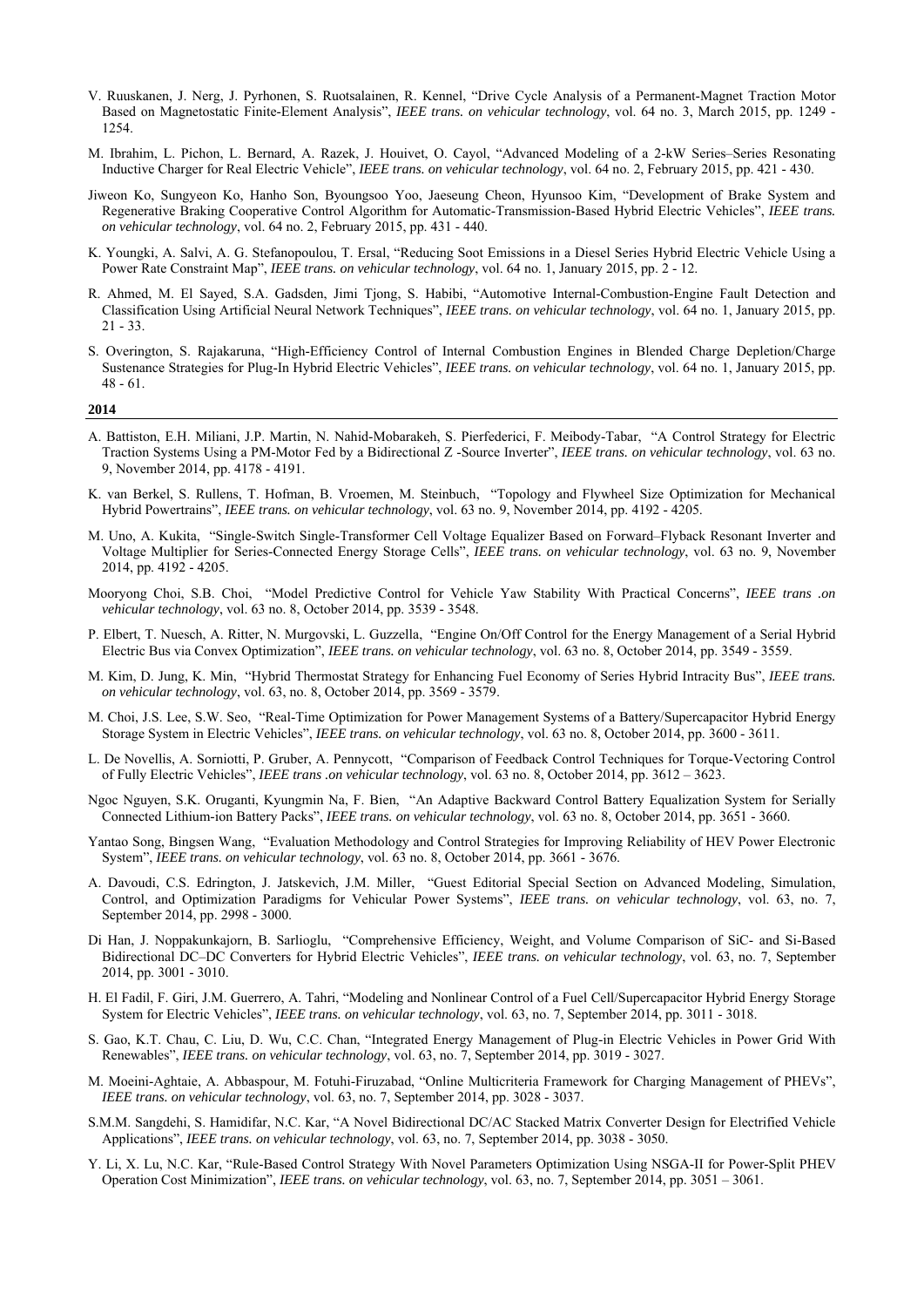- R. Esteves Araujo, R. de Castro, C. Pinto, P. Melo, D. Freitas, "Combined Sizing and Energy Management in EVs With Batteries and Supercapacitors", *IEEE trans. on vehicular technology*, vol. 63, no. 7, September 2014, pp. 3062 - 3076.
- A. Ostadi, M. Kazerani, "Optimal Sizing of the Battery Unit in a Plug-in Electric Vehicle", *IEEE trans. on vehicular technology*, vol. 63, no. 7, September 2014, pp. 3077 - 3084.
- Y. Haizhong A. Emadi, "A Six-Phase Current Reconstruction Scheme for Dual Traction Inverters in Hybrid Electric Vehicles With a Single DC-Link Current Sensor", *IEEE trans. on vehicular technology*, vol. 63, no. 7, September 2014, pp. 3077 - 3084.
- Fei Yang, Chenguang Jiang, A. Taylor, Hua Bai, A. Kotrba, A. Yetkin, A. Gundogan, "Design of a High-Efficiency Minimum-Torque-Ripple 12-V/1-kW Three-Phase BLDC Motor Drive System for Diesel Engine Emission Reductions", *IEEE trans. on vehicular technology*, vol. 63, no. 7, September 2014, pp. 3107 - 3115.
- Qu Xiaodong, Wang Qingnian, Yu YuanBin, "Power Demand Analysis and Performance Estimation for Active-Combination Energy Storage System Used in Hybrid Electric Vehicles", *IEEE trans. on vehicular technology*, vol. 63, no. 7, September 2014, pp. 3128 - 3136.
- D.A. Howey, P.D. Mitcheson, V. Yufit, G.J. Offer, N.P. Brandon, "Online Measurement of Battery Impedance Using Motor Controller Excitation", *IEEE trans. on vehicular technology*, vol. 63, no. 6, July 2014, pp. 2557 - 2566.
- Cong Li, L. Herrera, Jizhou Jia, Lixing Fu, A. Isurin, A. Cook, Yi Huang, Jin Wang, "Design and Implementation of a Bidirectional Isolated Ćuk Converter for Low-Voltage and High-Current Automotive DC Source Applications", *IEEE trans. on vehicular technology*, vol. 63, no. 6, July 2014, pp. 2567 - 2577.
- W. Wang, M. Cheng, Y. Wang, B. Zhang, Y. Zhu, S. Ding, W. Chen, "A Novel Energy Management Strategy of Onboard Supercapacitor for Subway Applications With Permanent-Magnet Traction System", *IEEE trans. on vehicular technology*, vol. 63, no. 6, July 2014, pp. 2578 - 2588.
- T. Zhang, W. Chen, Z. Han, Z. Cao, "Charging Scheduling of Electric Vehicles With Local Renewable Energy Under Uncertain Electric Vehicle Arrival and Grid Power Price", *IEEE trans. on vehicular technology*, vol. 63, no. 6, July 2014, pp 2600 - 2612.
- N. Murgovski, L.M. Johannesson, B. Egardt, "Optimal Battery Dimensioning and Control of a CVT PHEV Powertrain", *IEEE trans. on vehicular technology*, vol. 63, no. 5, June 2014, pp 2151 - 2161.
- P. Giani, F. Todeschini, M. Tanelli, S.M. Savaresi, M. Santucci, "Automatic Gear Shifting in Sport Motorcycles", *IEEE trans. on vehicular technology*, vol. 63, no. 5, June 2014, pp 2173 - 2182.
- K. Karakoc, A. Suleman, E.J. Park, "Optimized Braking Torque Generation Capacity of an Eddy Current Brake With the Application of Time-Varying Magnetic Fields", *IEEE trans. on vehicular technology*, vol. 63, no. 4, May 2014, pp 1530 - 1538.
- K. van Berkel, W. Klemm, T. Hofman, B. Vroemen, M. Steinbuch, "Optimal Control of a Mechanical Hybrid Powertrain With Cold-Start Conditions", *IEEE trans. on vehicular technology*, vol. 63, no. 4, May 2014, pp 1555 - 1566.
- Z. Chen, C.C. Mi, J. Xu, X. Gong, C.n You, "Energy Management for a Power-Split Plug-in Hybrid Electric Vehicle Based on Dynamic Programming and Neural Networks", *IEEE trans. on vehicular technology*, vol. 63, no. 4, May 2014, pp 1567 - 1580.
- Junjun Deng, Siqi Li, Sideng Hu, C.C. Mi, Ruiqing Ma, "Design Methodology of LLC Resonant Converters for Electric Vehicle Battery Chargers", *IEEE trans. on vehicular technology*, vol. 63, no. 4, May 2014, pp 1581 - 1592.
- L. De Novellis, A. Sorniotti, P. Gruber, "Wheel Torque Distribution Criteria for Electric Vehicles With Torque-Vectoring Differentials", *IEEE trans. on vehicular technology*, vol. 63, no. 4, May 2014, pp 1581 - 1592.
- Haoyu Wang, S. Dusmez, A. Khaligh, "Design and Analysis of a Full-Bridge LLC-Based PEV Charger Optimized for Wide Battery Voltage Range", *IEEE trans. on vehicular technology*, vol. 63, no. 4, May 2014, pp 1603 - 1613.
- Jun Xu, C.C. Mi, Binggang Cao, Junjun Deng, Zheng Chen, Siqi Li, "The State of Charge Estimation of Lithium-Ion Batteries Based on a Proportional-Integral Observer", *IEEE trans. on vehicular technology*, vol. 63, no. 4, May 2014, pp 1614 - 1621.
- Binyan Zhao, Yi Shi, Xiaodai Dong, "Pricing and Revenue Maximization for Battery Charging Services in PHEV Markets", *IEEE trans. on vehicular technology*, vol. 63, no. 4, May 2014, pp 1987 - 1993.
- C. Mayet, J. Pouget, A. Bouscayrol, W. Lhomme, "Influence of an Energy Storage System on the Energy Consumption of a Diesel-Electric Locomotive", *IEEE trans. on vehicular technology*, vol. 63, no. 3, March 2014, pp. 1032 - 1040.
- H.K. Roy, A. McGordon, P.A. Jennings, "A Generalized Powertrain Design Optimization Methodology to Reduce Fuel Economy Variability in Hybrid Electric Vehicles", *IEEE trans. on vehicular technology*, vol. 63, no. 3, March 2014, pp. 1055 - 1070.
- Shupeng Zhang, Guoming Zhu, Zongxuan Sun, "A Control-Oriented Charge Mixing and Two-Zone HCCI Combustion Model", *IEEE trans. on vehicular technology*, vol. 63, no. 3, March 2014, pp. 1079 - 1090.
- J.G. Pinto, V. Monteiro, H. Goncalves, J.L. Afonso, "Onboard Reconfigurable Battery Charger for Electric Vehicles With Tractionto-Auxiliary Mode", *IEEE trans. on vehicular technology*, vol. 63, no. 3, March 2014, pp. 1104 - 1116.
- F. Musavi, M. Craciun, D.S. Gautam, W. Eberle, "Control Strategies for Wide Output Voltage Range LLC Resonant DC–DC Converters in Battery Chargers", *IEEE trans. on vehicular technology*, vol. 63, no. 3, March 2014, pp. 1117 - 1125.
- C. Mayet, L. Horrein, A. Bouscayrol, P. Delarue, J.N. Verhille, E. Chattot, B. Lemaire-Semail, "Comparison of Different Models and Simulation Approaches for the Energetic Study of a Subway", *IEEE trans. on vehicular technology*, vol. 63, no. 2, February 2014, pp. 556 - 565.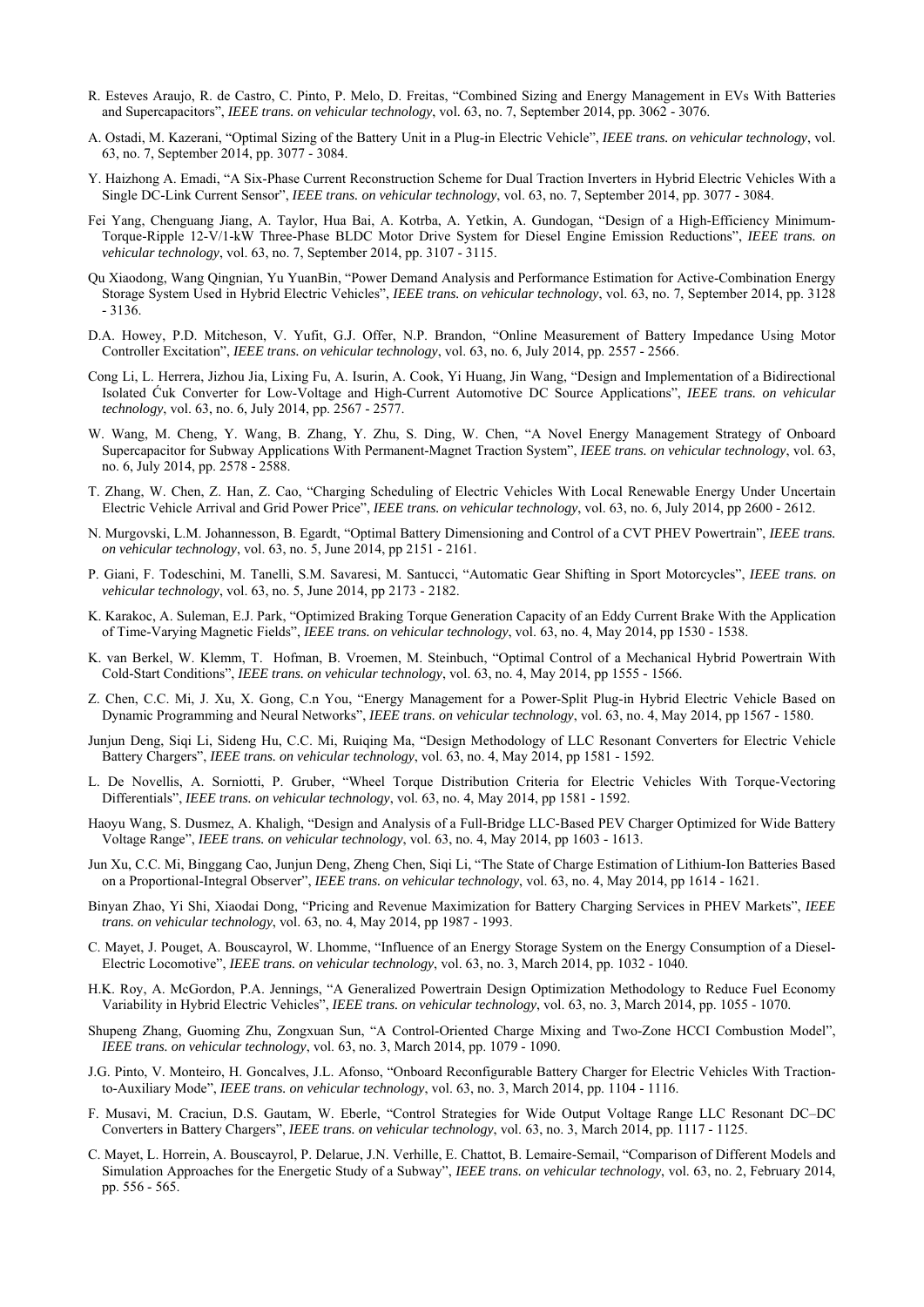- Jaewoong Choi, Kyongsu Yi, Jeeyoon Suh, Bongchul Ko, "Coordinated Control of Motor-Driven Power Steering Torque Overlay and Differential Braking for Emergency Driving Support", *IEEE trans. on vehicular technology*, vol. 63, no. 2, February 2014, pp. 566 - 579.
- Manh Tuan Do, Zhihong Man, Cishen Zhang, Hai Wang, Fei Siang Tay, "Robust Sliding Mode-Based Learning Control for Steerby-Wire Systems in Modern Vehicles", *IEEE trans. on vehicular technology*, vol. 63, no. 2, February 2014, pp. 580 - 590.
- Zhibin Shuai, Hui Zhang, Junmin Wang, Jianqiu Li, Minggao Ouyang, "Combined AFS and DYC Control of Four-Wheel-Independent-Drive Electric Vehicles over CAN Network with Time-Varying Delays", *IEEE trans. on vehicular technology*, vol. 63, no. 2, February 2014, pp. 591 - 602.
- Y. Zhang, H. Liu, Q. Guo, "Varying-Domain Optimal Management Strategy for Parallel Hybrid Electric Vehicles", *IEEE trans. on vehicular technology*, vol. 63, no. 2, February 2014, pp. 603 - 616.
- A. Raisemche, M. Boukhnifer, C. Larouci, D. Diallo, "Two Active Fault-Tolerant Control Schemes of Induction-Motor Drive in EV or HEV", *IEEE trans. on vehicular technology*, vol. 63, no. 1, January 2014, pp. 19 - 29.
- R. Loureiro, S. Benmoussa, Y. Touati, R. Merzouki, B.O. Bouamama, "Integration of Fault Diagnosis and Fault-Tolerant Control for Health Monitoring of a Class of MIMO Intelligent Autonomous Vehicles", *IEEE trans. on vehicular technology*, vol. 63, no. 1, January 2014, pp. 30 - 39.
- E. Vinot, R. Trigui, Yuan Cheng, C. Espanet, A. Bouscayrol, V. Reinbold, "Improvement of an EVT-Based HEV Using Dynamic Programming", *IEEE trans. on vehicular technology*, vol. 63, no. 1, January 2014, pp. 40 - 50.
- D. Zhao, F. Gao, D. Bouquain, M. Dou, A. Miraoui, "Sliding-Mode Control of an Ultrahigh-Speed Centrifugal Compressor for the Air Management of Fuel-Cell Systems for Automotive Applications", *IEEE trans. on vehicular technology*, vol. 63, no. 1, January 2014, pp. 51 - 61.
- C. Morton, V. Pickert, M. Armstrong, "Self-Alignment Torque as a Source of Energy Recovery for Hybrid Electric Trucks", *IEEE trans. on vehicular technology*, vol. 63, no. 1, January 2014, pp. 62 - 71.

- Siqi Li , Junjun Deng, C.C. Mi, "Single-Stage Resonant Battery Charger With Inherent Power Factor Correction for Electric Vehicles", *IEEE trans. on vehicular technology*, vol. 62, no. 9, November 2013, pp. 4336 - 4344.
- A. Jaafar, B. Sareni, X. Roboam, "A Systemic Approach Integrating Driving Cycles for the Design of Hybrid Locomotives", *IEEE trans. on vehicular technology*, vol. 62, no. 8, October 2013, pp. 3541 - 3550.
- F.A. Bender, M. Kaszynski, O. Sawodny, "Drive Cycle Prediction and Energy Management Optimization for Hybrid Hydraulic Vehicles", *IEEE trans. on vehicular technology*, vol. 62, no. 8, October 2013, pp. 3581 - 3592.
- Jeongwon Sohn, Seungwoo Hong , Myoungho Sunwoo, "Alternator Torque Model Based on Equivalent Circuit of Synchronous Generator for Electric Power Management", *IEEE trans. on vehicular technology*, vol. 62, no. 8, October 2013, pp. 3593 - 3602.
- R. Al Nazer, V. Cattin, P. Granjon, M. Montaru, M. Ranieri, "Broadband Identification of Battery Electrical Impedance for HEVs", *IEEE trans. on vehicular technology*, vol. 62, no. 7, September 2013, pp. 2896 - 2905.
- Chenrui Jin, Jian Tang, P. Ghosh, "Optimizing Electric Vehicle Charging: A Customer's Perspective", *IEEE trans. on vehicular technology*, vol. 62, no. 7, September 2013, pp. 2919 - 2927.
- Young Ok Lee, Young Seop Son, Chung Choo Chung, "Clamping Force Control for an Electric Parking Brake System: Switched System Approach", *IEEE trans. on vehicular technology*, vol. 62, no. 7, September 2013, pp. 2937 - 2948.
- N. Murgovski, L.M. Johannesson, J. Sjoberg, "Engine On/Off Control for Dimensioning Hybrid Electric Powertrains via Convex Optimization", *IEEE trans. on vehicular technology*, vol. 62, no. 7, September 2013, pp. 2949 - 2962.
- M.A. Obeidat, Le YiWang, Feng Lin, "Real-Time Parameter Estimation of PMDC Motors Using Quantized Sensors", *IEEE trans. on vehicular technology*, vol. 62, no. 7, September 2013, pp. 2977 - 2986.
- Jiuchun Jiang, Caiping Zhang, Jiapeng Wen , Weige Zhang, S.M. Sharkh, "An Optimal Charging Method for Li-Ion Batteries Using a Fuzzy-Control Approach Based on Polarization Properties", *IEEE trans. on vehicular technology*, vol. 62, no. 7, September 2013, pp. 3000 - 3009.
- Xi Zhang, "Sensorless Induction Motor Drive Using Indirect Vector Controller and Sliding-Mode Observer for Electric Vehicles", *IEEE trans. on vehicular technology*, vol. 62, no. 7, September 2013, pp. 3010 - 3018.
- S. Fallah, B. Yue, O. Vahid-Araghi, A. Khajepour, "Energy Management of Planetary Rovers Using a Fast Feature-Based Path Planning and Hardware-in-the-Loop Experiments", *IEEE trans. on vehicular technology*, vol. 62, no. 6, July 2013, pp. 2389 - 2401.
- R.M. Patil, J.C. Kelly, Z. Filipi, H.K. Fathy, "A Framework for the Integrated Optimization of Charging and Power Management in Plug-in Hybrid Electric Vehicles", *IEEE trans. on vehicular technology*, vol. 62, no. 6, July 2013, pp. 2402 - 2412.
- Younghoon Cho, Jih-Sheng Lai, "High-Efficiency Multiphase DC–DC Converter for Fuel-Cell-Powered Truck Auxiliary Power Unit", *IEEE trans. on vehicular technology*, vol. 62, no. 6, July 2013, pp. 2421 - 2429.
- Ling-Yuan Hsu, Tsung-Lin Chen, "An Optimal Wheel Torque Distribution Controller for Automated Vehicle Trajectory Following", *IEEE trans. on vehicular technology*, vol. 62, no. 6, July 2013, pp. 2430 - 2440.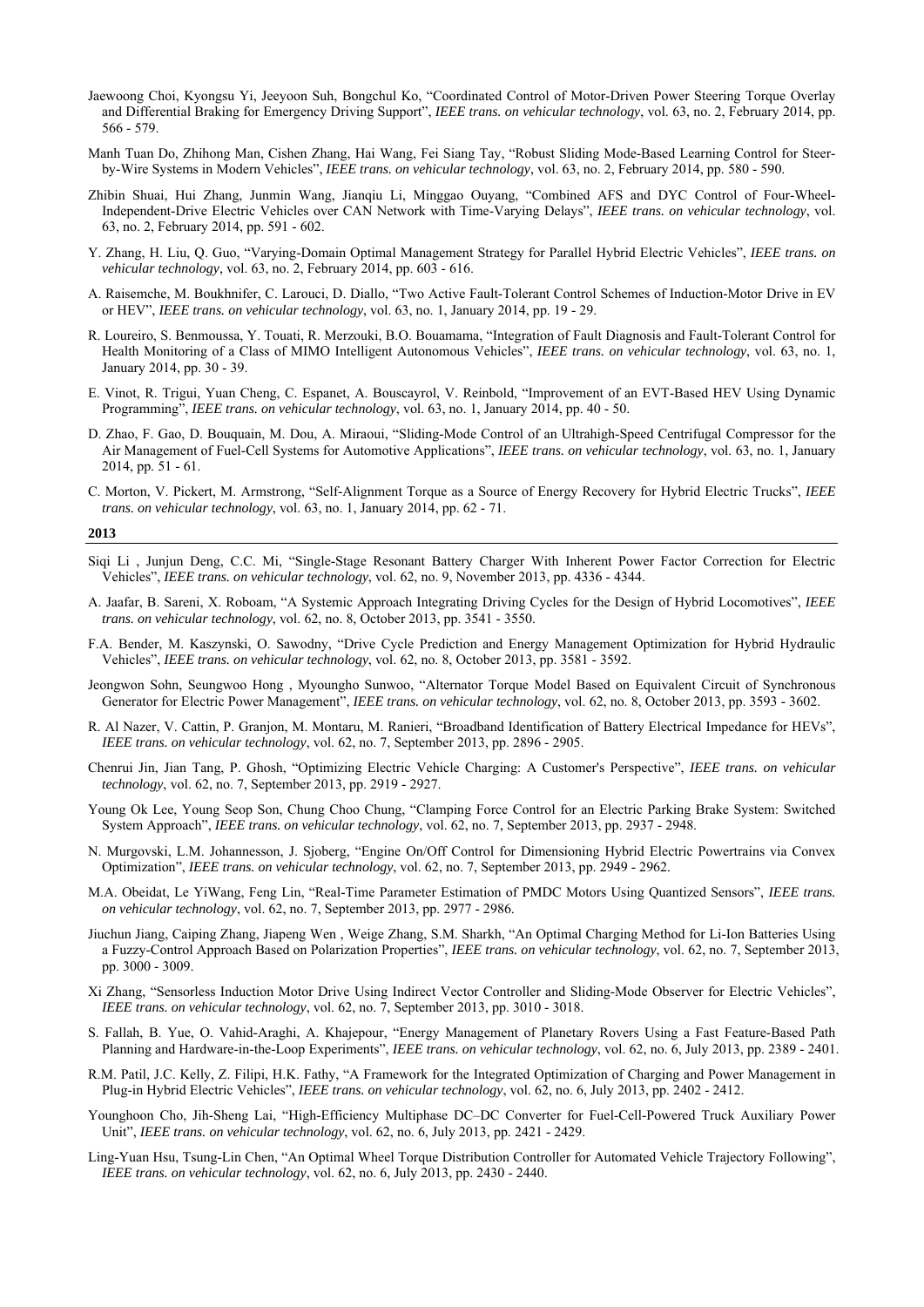- A. Kolli, O. Bethoux, A. De Bernardinis, E. Laboure, G. Coquery, "Space-Vector PWM Control Synthesis for an H-Bridge Drive in Electric Vehicles", *IEEE trans. on vehicular technology*, vol. 62, no. 6, July 2013, pp. 2441 - 2452.
- M. Pourabdollah, N. Murgovski, A. Grauers, B. Egardt, "Optimal Sizing of a Parallel PHEV Powertrain", *IEEE trans. on vehicular technology*, vol. 62, no. 6, July 2013, pp. 2469 - 2480.
- S. H. Kim, M.C. Shin, C. N. Chu, "Development of EHPS Motor Speed Map Using HILS System", *IEEE trans. on vehicular technology*, vol. 62, no. 4, May 2013, pp. 1553 - 1567.
- F. Musavi, W. Eberle, W.G. Dunford, "A Phase-Shifted Gating Technique With Simplified Current Sensing for the Semi-Bridgeless AC–DC Converter", *IEEE trans. on vehicular technology*, vol. 62, no. 4, May 2013, pp. 1568 - 1576.
- D. Diallo, M.E.H. Benbouzid, M.A. Masrur, "Special Section on Condition Monitoring and Fault Accommodation in Electric and Hybrid Propulsion Systems", *IEEE trans. on vehicular technology*, vol. 62, no. 3, March 2013, pp. 962 - 964.
- B. Tabbache, N. Rizoug, M.E.H. Benbouzid, A. Kheloui, "A Control Reconfiguration Strategy for Post-Sensor FTC in Induction Motor-Based EVs", *IEEE trans. on vehicular technology*, vol. 62, no. 3, March 2013, pp. 965 - 971.
- Rongrong Wang, Junmin Wang, "Passive Actuator Fault-Tolerant Control for a Class of Overactuated Nonlinear Systems and Applications to Electric Vehicles", *IEEE trans. on vehicular technology*, vol. 62, no. 3, March 2013, pp. 972 - 985.
- M.A. Djeziri, R. Merzouki, B.O. Bouamama, M. Ouladsine, "Fault Diagnosis and Fault-Tolerant Control of an Electric Vehicle Overactuated", *IEEE trans. on vehicular technology*, vol. 62, no. 3, March 2013, pp. 986 - 994.
- F. Meinguet, P. Sandulescu, X. Kestelyn, E. Semail, "A Method for Fault Detection and Isolation Based on the Processing of Multiple Diagnostic Indices: Application to Inverter Faults in AC Drives", *IEEE trans. on vehicular technology*, vol. 62, no. 3, March 2013, pp. 995 - 1009.
- Zheng Chen, Yuhong Fu, C.C. Mi, "State of Charge Estimation of Lithium-Ion Batteries in Electric Drive Vehicles Using Extended Kalman Filtering", *IEEE trans. on vehicular technology*, vol. 62, no. 3, March 2013, pp. 1020 - 1030.
- L. He, T. Shen, L. Yu, N. Feng, J. Song, "A Model-Predictive-Control-Based Torque Demand Control Approach for Parallel Hybrid Powertrains", *IEEE trans. on vehicular technology*, vol. 62, no. 3, March 2013, pp. 1041 - 1052.
- J. Wang, X. Yuan, K. Atallah, "Design Optimization of a Surface-Mounted Permanent-Magnet Motor With Concentrated Windings for Electric Vehicle Applications", *IEEE trans. on vehicular technology*, vol. 62, no. 3, March 2013, pp. 1053 - 1064.
- B. Tabbache, M.E.H. Benbouzid, A. Kheloui, J. Bourgeot, "Virtual-Sensor-Based Maximum-Likelihood Voting Approach for Fault-Tolerant Control of Electric Vehicle Powertrains", *IEEE trans. on vehicular technology*, vol. 62, no. 3, March 2013, pp. 1075 - 1083.
- F. Zhu, L. Chen, C. Yin, "Design and Analysis of a Novel Multimode Transmission for a HEV Using a Single Electric Machine", *IEEE trans. on vehicular technology*, vol. 62, no. 3, March 2013, pp. 1097 - 1110.
- L. Boulon, A. Bouscayrol, D. Hissel, O. Pape, M.C. Pera, "Inversion-Based Control of a Highly Redundant Military HEV", *IEEE trans. on vehicular technology*, vol. 62, no. 2, February 2013, pp. 500 - 510.
- J. Lin, K.W.E. Cheng, Z. Zhang, N.C. Cheung, X. Xue, T. Wang, "Active Suspension System Based on Linear Switched Reluctance Actuator and Control Schemes", *IEEE trans. on vehicular technology*, vol. 62, no. 2, February 2013, pp. 562 - 572.
- E. Tara, S. Filizadeh, E. Dirks, "Battery-in-the-Loop Simulation of a Planetary-Gear-Based Hybrid Electric Vehicle", *IEEE trans. on vehicular technology*, vol. 62, no. 2, February 2013, pp. 573 - 581.
- D. Fodorean, L. Idoumghar, L. Szabo, "Motorization for an Electric Scooter by Using Permanent-Magnet Machines Optimized Based on a Hybrid Metaheuristic Algorithm", *IEEE trans. on vehicular technology*, vol. 62, no. 1, January 2013, pp. 39 - 49.
- H.B. Jensen, E. Schaltz, P.S. Koustrup, S.J. Andreasen, S.K. Kaer, "Evaluation of Fuel-Cell Range Extender Impact on Hybrid Electrical Vehicle Performance", *IEEE trans. on vehicular technology*, vol. 62, no. 1, January 2013, pp. 50 - 60.
- H. Khayyam, "Stochastic Models of Road Geometry and Wind Condition for Vehicle Energy Management and Control", *IEEE trans. on vehicular technology*, vol. 62, no. 1, January 2013, pp. 61 - 68.
- Y.L. Murphey, Jungme Park, L. Kiliaris, M.L. Kuang, M.A. Masrur, A.M. Phillips, Qing Wang, "Intelligent Hybrid Vehicle Power Control—Part II: Online Intelligent Energy Management", *IEEE trans. on vehicular technology*, vol. 62, no. 1, January 2013, pp. 69 - 79.
- L. Nehaoua, H. Arioui, S. Mammar, "Motorcycle Riding Simulator: How to Estimate Robustly the Rider's Action", *IEEE trans. on vehicular technology*, vol. 62, no. 1, January 2013, pp. 80 - 88.
- V. Schwarzer, R. Ghorbani, "Drive Cycle Generation for Design Optimization of Electric Vehicles", *IEEE trans. on vehicular technology*, vol. 62, no. 1, January 2013, pp. 89 - 97.
- C. Alaoui, "Solid-State Thermal Management for Lithium-Ion EV Batteries", *IEEE trans. on vehicular technology*, vol. 62, no. 1, January 2013, pp. 98 - 107.
- Rui Xiong, Hongwen He, Fengchun Sun, Kai Zhao, "Evaluation on State of Charge Estimation of Batteries With Adaptive Extended Kalman Filter by Experiment Approach", *IEEE trans. on vehicular technology*, vol. 62, no. 1, January 2013, pp. 108 - 117.
- Zhen Zhang, K.T. Chau, Zheng Wang, "Analysis and Stabilization of Chaos in the Electric-Vehicle Steering System", *IEEE trans. on vehicular technology*, vol. 62, no. 1, January 2013, pp. 118 - 126.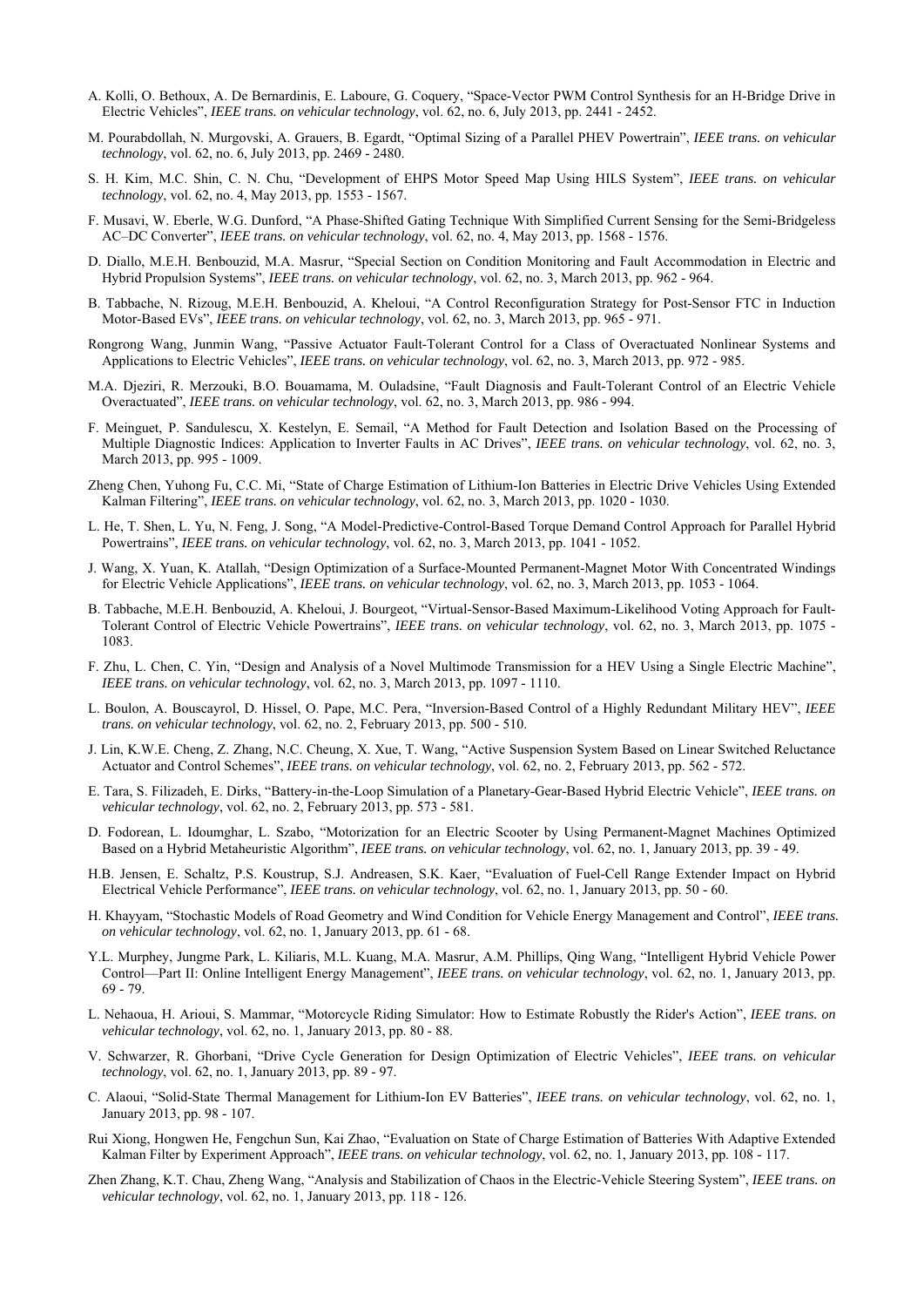- C. Antaloae, J. Marco, F. Assadian, "A Novel Method for the Parameterization of a Li-Ion Cell Model for EV/HEV Control Applications", *IEEE trans. on vehicular technology*, vol. 61, no. 9, November 2012, pp. 3881 - 3892.
- S. Kachroudi, M. Grossard, N. Abroug, "Predictive Driving Guidance of Full Electric Vehicles Using Particle Swarm Optimization", *IEEE trans. on vehicular technology*, vol. 61, no. 9, November 2012, pp. 3909 - 3919.
- Fangwen Fu, M. van der Schaar, "Structure-Aware Stochastic Control for Transmission Scheduling", *IEEE trans. on vehicular technology*, vol. 61, no. 9, November 2012, pp. 3931 - 3945.
- Xibo Yuan, Jiabin Wang, "Torque Distribution Strategy for a Front- and Rear-Wheel-Driven Electric Vehicle", *IEEE trans. on vehicular technology*, vol. 61, no. 8, October 2012, pp. 3365 - 3374.
- A. Khaligh, M. Krishnamurthy, Z. Nie, "Special Section on Sustainable Transportation Systems", *IEEE trans. on vehicular technology*, vol. 61, no. 8, October 2012, pp. 3362 - 3364.
- A. Tani, M.B. Camara, B. Dakyo, "Torque Energy Management Based on Frequency Approach for Hybrid Electric Vehicle Applications: Fuel-Cell/Lithium-Battery and Ultracapacitors", *IEEE trans. on vehicular technology*, vol. 61, no. 8, October 2012, pp. 3375 - 3386.
- A. Lajunen, J. Suomela, "Evaluation of Energy Storage System Requirements for Hybrid Mining Loaders", *IEEE trans. on vehicular technology*, vol. 61, no. 8, October 2012, pp. 3387 - 3393.
- Woosuk Sung, Jincheol Shin, Yu-seok Jeong, "Energy-Efficient and Robust Control for High-Performance Induction Motor Drive With an Application in Electric Vehicles", *IEEE trans. on vehicular technology*, vol. 61, no. 8, October 2012, pp. 3394 - 3405.
- J.J. Escudero-Garzas, A. Garcia-Armada, G. Seco-Granados, "Fair Design of Plug-in Electric Vehicles Aggregator for V2G Regulation", *IEEE trans. on vehicular technology*, vol. 61, no. 8, October 2012, pp. 3406 - 3419.
- N. Watrin, R. Roche, H. Ostermann, B. Blunier, A. Miraoui, "Multiphysical Lithium-Based Battery Model for Use in State-of-Charge Determination", *IEEE trans. on vehicular technology*, vol. 61, no. 8, October 2012, pp. 3420 - 3429.
- M. Kabalo, D. Paire, B. Blunier, D. Bouquain, M.G. Simoes, A. Miraoui, "Experimental Validation of High-Voltage-Ratio Low-Input-Current-Ripple Converters for Hybrid Fuel Cell Supercapacitor Systems", *IEEE trans. on vehicular technology*, vol. 61, no. 8, October 2012, pp. 3430 - 3440.
- R.C.B. Sampaio, A.C. Hernandes, V. do Valle Magalhães Fernandes, M. Becker, A.A.G. Siqueira, "A New Control Architecture for Robust Controllers in Rear Electric Traction Passenger HEVs", *IEEE trans. on vehicular technology*, vol. 61, no. 8, October 2012, pp. 3441 - 3453.
- G. Souffran, L. Miegeville, P. Guerin, "Simulation of Real-World Vehicle Missions Using a Stochastic Markov Model for Optimal Powertrain Sizing", *IEEE trans. on vehicular technology*, vol. 61, no. 8, October 2012, pp. 3454 - 3465.
- D.S. Gautam, F. Musavi, M. Edington, W. Eberle, W.G. Dunford, "An Automotive Onboard 3.3-kW Battery Charger for PHEV Application", *IEEE trans. on vehicular technology*, vol. 61, no. 8, October 2012, pp. 3466 - 3474.
- A. Khaligh, S. Dusmez, "Comprehensive Topological Analysis of Conductive and Inductive Charging Solutions for Plug-In Electric Vehicles", *IEEE trans. on vehicular technology*, vol. 61, no. 8, October 2012, pp. 3475 - 3489.
- Yutao Luo, Di Tan, "Study on the Dynamics of the In-Wheel Motor System", *IEEE trans. on vehicular technology*, vol. 61, no. 8, October 2012, pp. 3510 - 3518.
- Y.L. Murphey, Jungme Park, Zhihang Chen, M.L. Kuang, M.A. Masrur, A.M. Phillips, "Intelligent Hybrid Vehicle Power Control— Part I: Machine Learning of Optimal Vehicle Power", *IEEE trans. on vehicular technology*, vol. 61, no. 8, October 2012, pp. 3519 - 3530.
- V. Ngo, T. Hofman, M. Steinbuch, A. Serrarens, "Optimal Control of the Gearshift Command for Hybrid Electric Vehicles", *IEEE trans. on vehicular technology*, vol. 61, no. 8, October 2012, pp. 3531 - 3543.
- Xiaowu Zhang, Chiao-Ting Li, Dongsuk Kum, Huei Peng, "Prius and Volt: Configuration Analysis of Power-Split Hybrid Vehicles With a Single Planetary Gear", *IEEE trans. on vehicular technology*, vol. 61, no. 8, October 2012, pp. 3544 - 3552.
- R. de Castro, R.E. Araujo, J.P.F. Trovao, P.G. Pereirinha, P. Melo, D. Freitas, "Robust DC-Link Control in EVs With Multiple Energy Storage Systems", *IEEE trans. on vehicular technology*, vol. 61, no. 8, October 2012, pp. 3553 - 3565.
- S. Hasanzadeh, S. Vaez-Zadeh, A.H. Isfahani, "Optimization of a Contactless Power Transfer System for Electric Vehicles", *IEEE trans. on vehicular technology*, vol. 61, no. 8, October 2012, pp. 3566 - 3573.
- S. Ebbesen, P. Elbert, L. Guzzella, "Battery State-of-Health Perceptive Energy Management for Hybrid Electric Vehicles", *IEEE trans. on vehicular technology*, vol. 61, no. 7, September 2012, pp. 2893 - 2900.
- Le Yi Wang, M.P. Polis, G.G. Yin, G.G., Wen Chen, Yuhong Fu, C.C. Mi, "Battery Cell Identification and SOC Estimation Using String Terminal Voltage Measurements", *IEEE trans. on vehicular technology*, vol. 61, no. 7, September 2012, pp. 2925 - 2935.
- Li Chen, Gang Xi, Jing Sun, "Torque Coordination Control During Mode Transition for a Series–Parallel Hybrid Electric Vehicle", *IEEE trans. on vehicular technology*, vol. 61, no. 7, September 2012, pp. 2936 - 2949.
- Huiqing Wen, Weidong Xiao, Xuhui Wen, P. Armstrong, "Analysis and Evaluation of DC-Link Capacitors for High-Power-Density Electric Vehicle Drive Systems", *IEEE trans. on vehicular technology*, vol. 61, no. 7, September 2012, pp. 2950 - 2964.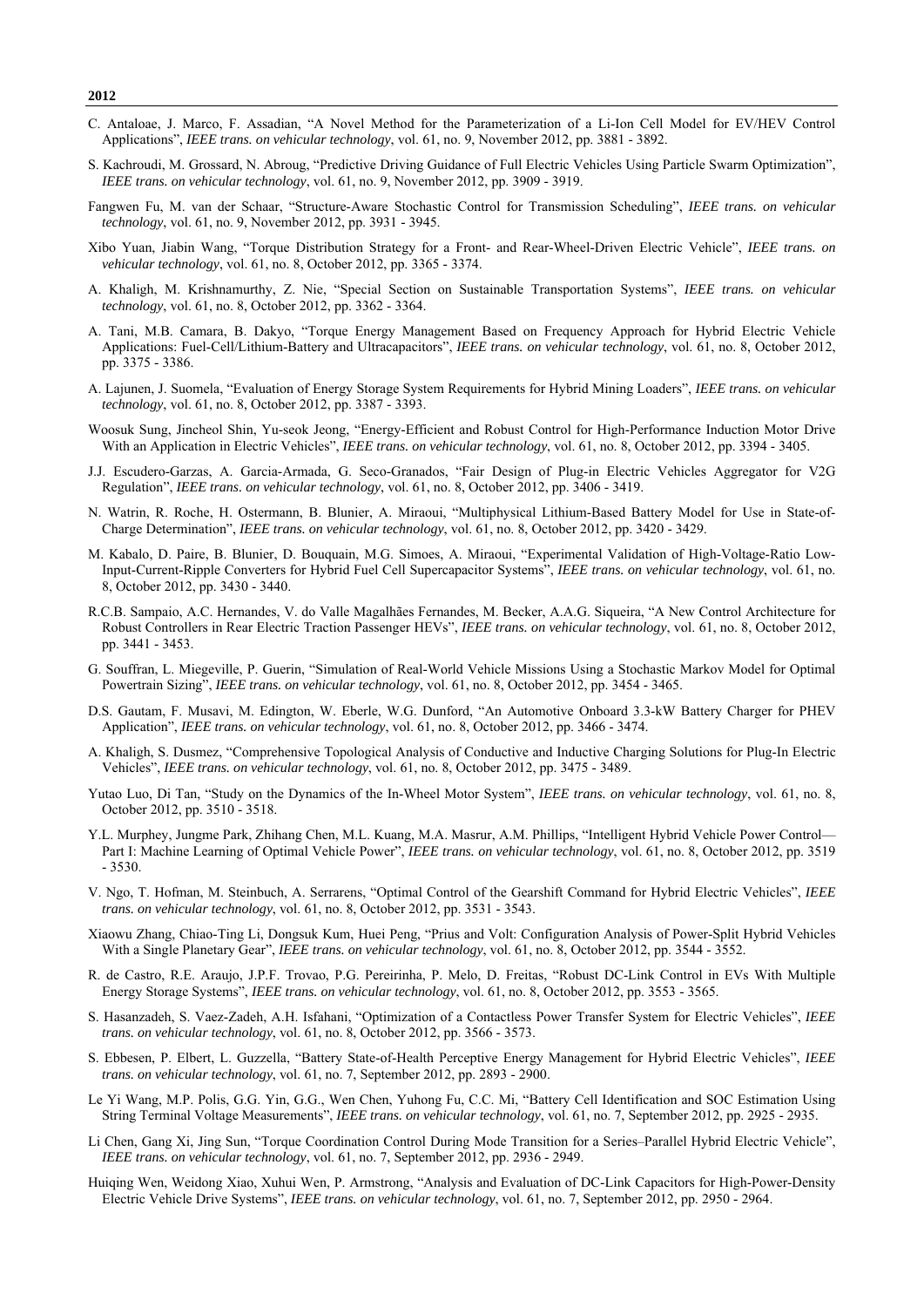- P. Arboleya, G. Diaz, M. Coto, "Unified AC/DC Power Flow for Traction Systems: A New Concept", *IEEE trans. on vehicular technology*, vol. 61, no. 6, July 2012, pp. 2421 - 2430.
- Feng Guo, E. Inoa, Woongchul Choi, Jin Wang, "Study on Global Optimization and Control Strategy Development for a PHEV Charging Facility", *IEEE trans. on vehicular technology*, vol. 61, no. 6, July 2012, pp. 2431 - 2441.
- T. Hofman, S. Ebbesen, L. Guzzella, "Topology Optimization for Hybrid Electric Vehicles With Automated Transmission", *IEEE trans. on vehicular technology*, vol. 61, no. 6, July 2012, pp. 2442 - 2451.
- A. Ravey, B. Blunier, A. Miraoui, "Control Strategies for Fuel-Cell-Based Hybrid Electric Vehicles: From Offline to Online and Experimental Results", *IEEE trans. on vehicular technology*, vol. 61, no. 6, July 2012, pp. 2452 - 2457.
- Fengjun Yan, Junmin Wang, Kaisheng Huang, "Hybrid Electric Vehicle Model Predictive Control Torque-Split Strategy Incorporating Engine Transient Characteristics", *IEEE trans. on vehicular technology*, vol. 61, no. 6, July 2012, pp. 2458 - 2467.
- C. Attaianese, M. Di Monaco, G. Tomasso, "Power Control for Fuel-Cell–Supercapacitor Traction Drive", *IEEE trans. on vehicular technology*, vol. 61, no. 5, June 2012, pp. 1961 - 1971.
- Kanghyun Nam, H. Fujimoto, Y. Hori, "Lateral Stability Control of In-Wheel-Motor-Driven Electric Vehicles Based on Sideslip Angle Estimation Using Lateral Tire Force Sensors", *IEEE trans. on vehicular technology*, vol. 61, no. 5, June 2012, pp. 1972 - 1985.
- E. Tazelaar, B. Veenhuizen, P. van den Bosch, M. Grimminck, "Analytical Solution of the Energy Management for Fuel Cell Hybrid Propulsion Systems", *IEEE trans. on vehicular technology*, vol. 61, no. 5, June 2012, pp. 1986 - 1998.
- R. Carter, A. Cruden, P.J. Hall, "Optimizing for Efficiency or Battery Life in a Battery/Supercapacitor Electric Vehicle", *IEEE trans. on vehicular technology*, vol. 61, no. 4, May 2012, pp. 1526 - 1533.
- Yan Chen, Junmin Wang, "Design and Evaluation on Electric Differentials for Overactuated Electric Ground Vehicles With Four Independent In-Wheel Motors", *IEEE trans. on vehicular technology*, vol. 61, no. 4, May 2012, pp. 1534 - 1542.
- Menyang Zhang, Yan Yang, C.C. Mi, "Analytical Approach for the Power Management of Blended-Mode Plug-In Hybrid Electric Vehicles", *IEEE trans. on vehicular technology*, vol. 61, no. 4, May 2012, pp. 1554 - 1566.
- Shengbo Eben Li, Huei Peng, Keqiang L, Jianqiang Wang, "Minimum Fuel Control Strategy in Automated Car-Following Scenarios", *IEEE trans. on vehicular technology*, vol. 61, no. 3, March 2012, pp. 998 - 1007.
- J.O. Estima, A.J. Marques Cardoso, "Efficiency Analysis of Drive Train Topologies Applied to Electric/Hybrid Vehicles", *IEEE trans. on vehicular technology*, vol. 61, no. 3, March 2012, pp. 1021 - 1031.
- S.S. Raghavan, A. Khaligh, "Electrification Potential Factor: Energy-Based Value Proposition Analysis of Plug-In Hybrid Electric Vehicles", *IEEE trans. on vehicular technology*, vol. 61, no. 3, March 2012, pp. 1052 - 1059.
- P. Thounthong, "Control of a Three-Level Boost Converter Based on a Differential Flatness Approach for Fuel Cell Vehicle Applications", *IEEE trans. on vehicular technology*, vol. 61, no. 3, March 2012, pp. 1467 - 1472.
- J. de Santiago, H. Bernhoff, B. Ekergård, S. Eriksson, S. Ferhatovic, R. Waters, M. Leijon, "Electrical Motor Drivelines in Commercial All-Electric Vehicles: A Review", *IEEE trans. on vehicular technology*, vol. 61, no. 2, February 2012, pp. 475 - 484.
- K. van Berkel, T. Hofman, B. Vroemen, M. Steinbuch, "Optimal Control of a Mechanical Hybrid Powertrain", *IEEE trans. on vehicular technology*, vol. 61, no. 2, February 2012, pp. 485 - 497.
- Bo Geng, J. K. Mills, Dong Sun, "Two-Stage Energy Management Control of Fuel Cell Plug-In Hybrid Electric Vehicles Considering Fuel Cell Longevity", *IEEE trans. on vehicular technology*, vol. 61, no. 2, February 2012, pp. 498 - 508.
- **2011**
- A. Bouscayrol, D. Hissel, R. Trigui, A. Emadi, "Special Section on Advanced Transportation Systems", *IEEE trans. on vehicular technology*, vol. 60, no. 9, November 2011, pp. 4102 - 4105.
- Yuan Cheng, R.Trigui, C. Espanet, A. Bouscayrol, C. Shumei, "Specifications and Design of a PM Electric Variable Transmission for Toyota Prius II", *IEEE trans. on vehicular technology*, vol. 60, no. 9, November 2011, pp. 4106 - 4114.
- S. Haghbin, S. Lundmark, M. Alakula, O. Carlson, "An Isolated High-Power Integrated Charger in Electrified-Vehicle Applications", *IEEE trans. on vehicular technology*, vol. 60, no. 9, November 2011, pp. 4115 - 4126.
- T. Azib, O. Bethoux, G. Remy, C. Marchand, "Saturation Management of a Controlled Fuel-Cell/Ultracapacitor Hybrid Vehicle", *IEEE trans. on vehicular technology*, vol. 60, no. 9, November 2011, pp. 4127 - 4138.
- J. Solano Martinez, D. Hissel, M.C. Pera, M. Amiet, "Practical Control Structure and Energy Management of a Testbed Hybrid Electric Vehicle", *IEEE trans. on vehicular technology*, vol. 60, no. 9, November 2011, pp. 4139 - 4152.
- Tae-Kyung Lee, B. Adornato, Z.S. Filipi, "Synthesis of Real-World Driving Cycles and Their Use for Estimating PHEV Energy Consumption and Charging Opportunities: Case Study for Midwest/U.S", *IEEE trans. on vehicular technology*, vol. 60, no. 9, November 2011, pp. 4153 - 4163.
- A. Ravey, N. Watrin, B. Blunier, D. Bouquain, A. Miraoui, "Energy-Source-Sizing Methodology for Hybrid Fuel Cell Vehicles Based on Statistical Description of Driving Cycles", *IEEE trans. on vehicular technology*, vol. 60, no. 9, November 2011, pp. 4164 - 4174.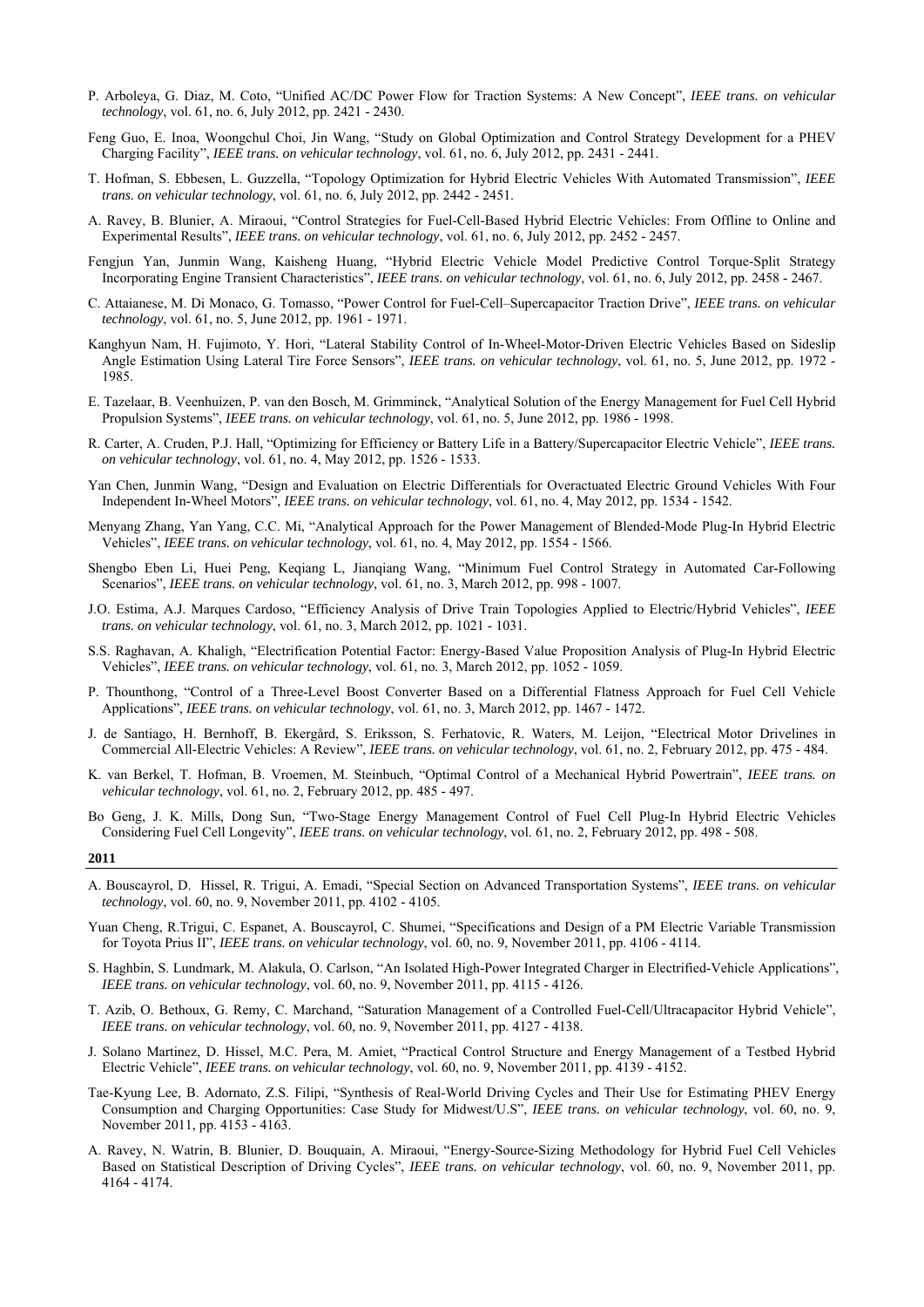- Y. Amara, S. Hlioui, R. Belfkira, G. Barakat, M. Gabsi, "Comparison of Open Circuit Flux Control Capability of a Series Double Excitation Machine and a Parallel Double Excitation Machine", *IEEE trans. on vehicular technology*, vol. 60, no. 9, November 2011, pp. 4194 - 4207.
- Bo Geng, J.K. Mills, Dong Sun, "Energy Management Control of Microturbine-Powered Plug-In Hybrid Electric Vehicles Using the Telemetry Equivalent Consumption Minimization Strategy", *IEEE trans. on vehicular technology*, vol. 60, no. 9, November 2011, pp. 4238 - 4248.
- Jonghoon Kim, B.H. Cho, "State-of-Charge Estimation and State-of-Health Prediction of a Li-Ion Degraded Battery Based on an EKF Combined With a Per-Unit System", *IEEE trans. on vehicular technology*, vol. 60, no. 9, November 2011, pp. 4249 - 4260.
- Rongrong Wang, Junmin Wang, "Fault-Tolerant Control With Active Fault Diagnosis for Four-Wheel Independently Driven Electric Ground Vehicles", *IEEE trans. on vehicular technology*, vol. 60, no. 9, November 2011, pp. 4276 - 4287.
- Xuesong Wang, Hua Bai, Zhengming Zhao, Liqiang Yuan, "Mathematical Models of the System-Level Safe Operational Areas of Power Electronic Converters in Plug-In Hybrid Electric Vehicles", *IEEE trans. on vehicular technology*, vol. 60, no. 9, November 2011, pp. 4288 - 4298.
- V. Sezer, M. Gokasan, S. Bogosyan, "A Novel ECMS and Combined Cost Map Approach for High-Efficiency Series Hybrid Electric Vehicles", *IEEE trans. on vehicular technology*, vol. 60, no. 8, October 2011, pp. 3557 - 3570.
- S.G. Li, S.M. Sharkh, F.C. Walsh, C.N. Zhang, "Energy and Battery Management of a Plug-In Series Hybrid Electric Vehicle Using Fuzzy Logic", *IEEE trans. on vehicular technology*, vol. 60, no. 8, October 2011, pp. 3571 - 3585.
- H. Rehman, Longya Xu, "Alternative Energy Vehicles Drive System: Control, Flux and Torque Estimation, and Efficiency Optimization", *IEEE trans. on vehicular technology*, vol. 60, no. 8, October 2011, pp. 3625 - 3634.
- M. Uno, K. Tanaka, "Single-Switch Cell Voltage Equalizer Using Multistacked Buck-Boost Converters Operating in Discontinuous Conduction Mode for Series-Connected Energy Storage Cells", *IEEE trans. on vehicular technology*, vol. 60, no. 8, October 2011, pp. 3635 - 3645.
- Trung-Kien Dao, Chih-Keng Chen, "Path Tracking Control of a Motorcycle Based on System Identification", *IEEE trans. on vehicular technology*, vol. 60, no. 7, September 2011, pp. 2927 - 2935.
- S. Stockar, V. Marano, M. Canova, G. Rizzoni, L. Guzzella, "Energy-Optimal Control of Plug-in Hybrid Electric Vehicles for Real-World Driving Cycles", *IEEE trans. on vehicular technology*, vol. 60, no. 7, September 2011, pp. 2949 - 2962.
- V.V. Viswanathan, M. Kintner-Meyer, "Second Use of Transportation Batteries: Maximizing the Value of Batteries for Transportation and Grid Services", *IEEE trans. on vehicular technology*, vol. 60, no. 7, September 2011, pp. 2963 - 2970.
- E. Ayana, P. Plahn, K. Wejrzanowski, N. Mohan, "Active Torque Cancellation for Transmitted Vibration Reduction of Low Cylinder Count Engines", *IEEE trans. on vehicular technology*, vol. 60, no. 7, September 2011, pp. 2971 - 2977.
- E. Inoa, Jin Wang, "PHEV Charging Strategies for Maximized Energy Saving", *IEEE trans. on vehicular technology*, vol. 60, no. 7, September 2011, pp. 2978 - 2986.
- Juyong Kang, Jinho Yoo, Kyongsu Yi, "Driving Control Algorithm for Maneuverability, Lateral Stability, and Rollover Prevention of 4WD Electric Vehicles With Independently Driven Front and Rear Wheels", *IEEE trans. on vehicular technology*, vol. 60, no. 7, September 2011, pp. 2987 - 3001.
- SeongWoo Kim, Eundong Lee, Mideum Choi, Hanyou Jeong, SeungWoo Seo, "Design Optimization of Vehicle Control Networks", *IEEE trans. on vehicular technology*, vol. 60, no. 7, September 2011, pp. 3002 - 3016.
- C.E. Nino-Baron, A.R. Tariq, Guoming Zhu, E.G. Strangas, "Trajectory Optimization for the Engine–Generator Operation of a Series Hybrid Electric Vehicle", *IEEE trans. on vehicular technology*, vol. 60, no. 6, July 2011, pp. 2438 - 2447.
- M. Einhorn, W. Roessler, J. Fleig, "Improved Performance of Serially Connected Li-Ion Batteries With Active Cell Balancing in Electric Vehicles", *IEEE trans. on vehicular technology*, vol. 60, no. 6, July 2011, pp. 2448 - 2457.
- L. Wu, Y. Wang, X. Yuan, Z. Chen, "Multiobjective Optimization of HEV Fuel Economy and Emissions Using the Self-Adaptive Differential Evolution Algorithm", *IEEE trans. on vehicular technology*, vol. 60, no. 6, July 2011, pp. 2458 - 2470.
- Yeonho Kim, Jaesang Lee, Chihoon Jo, Yongha Kim, Minseok Song, Jonghyun Kim, Hyunsoo Kim, "Development and Control of an Electric Oil Pump for Automatic Transmission-Based Hybrid Electric Vehicle", *IEEE trans. on vehicular technology*, vol. 60, no. 5, June 2011, pp. 1981 - 1990.
- Phi Hung Nguyen, E. Hoang, M. Gabsi, "Performance Synthesis of Permanent-Magnet Synchronous Machines During the Driving Cycle of a Hybrid Electric Vehicle", *IEEE trans. on vehicular technology*, vol. 60, no. 5, June 2011, pp. 1991 - 1998.
- Xiaoyu Huang, Junmin Wang, "Lightweight Vehicle Control-Oriented Modeling and Payload Parameter Sensitivity Analysis", *IEEE trans. on vehicular technology*, vol. 60, no. 5, June 2011, pp. 1999 - 2011.
- Xinbo Liu, Yuanjun Zhou, Wei Zhang, Shuohan Ma, "Stability Criteria for Constant Power Loads With Multistage LC Filters", *IEEE trans. on vehicular technology*, vol. 60, no. 5, June 2011, pp. 2042 - 2049.
- Li Chen, Futang Zhu, Minmin Zhang, Yi Huo, Chengliang Yin, Huei Peng, "Design and Analysis of an Electrical Variable Transmission for a Series–Parallel Hybrid Electric Vehicle", *IEEE trans. on vehicular technology*, vol. 60, no. 5, June 2011, pp. 2354 - 2363.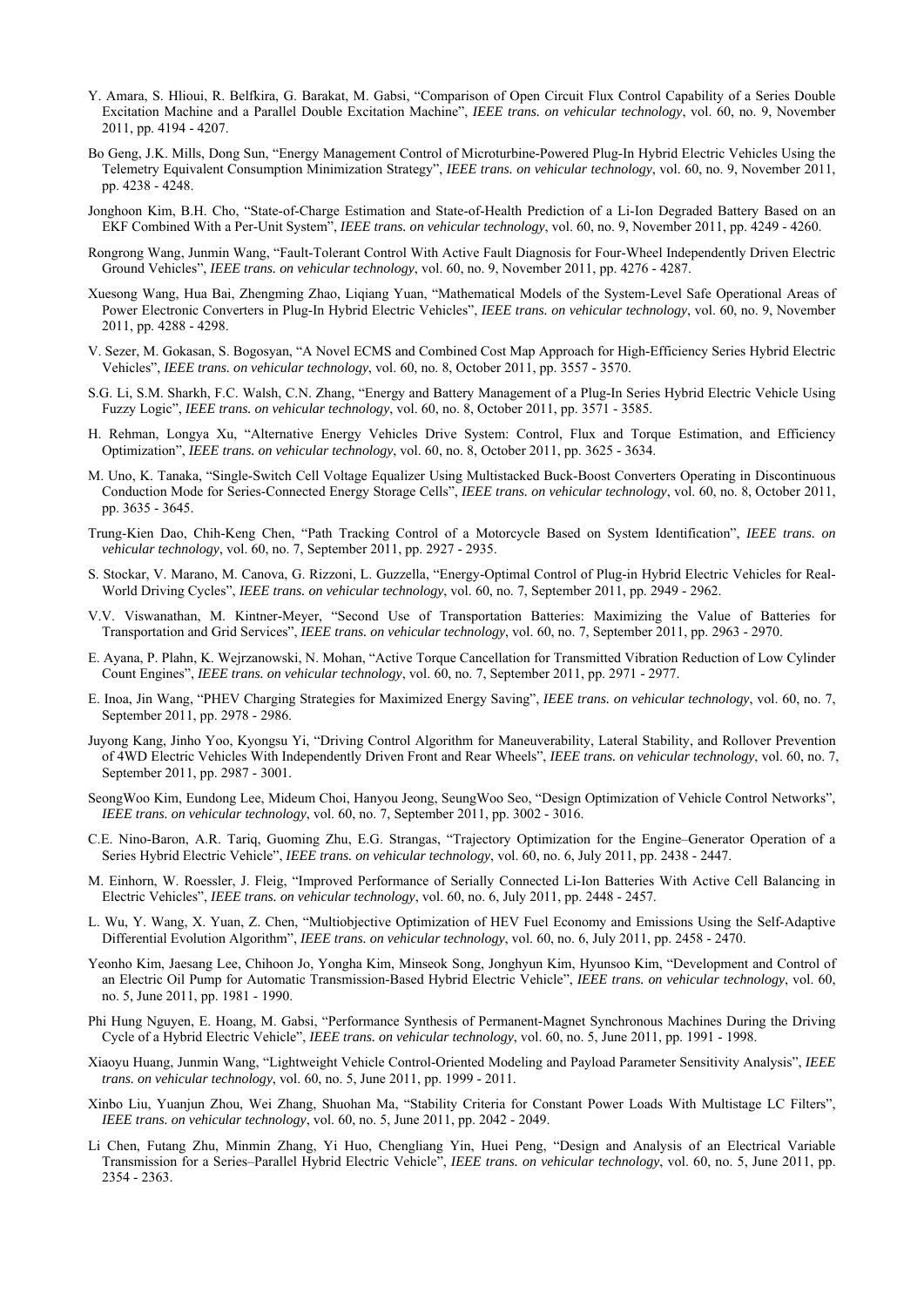- J.T. Chen, Z.Q. Zhu, S. Iwasaki, R.P. Deodhar, "A Novel Hybrid-Excited Switched-Flux Brushless AC Machine for EV/HEV Applications", *IEEE trans. on vehicular technology*, vol. 60, no. 4, May 2011, pp. 1365 - 1373.
- M. Chymera, A.C. Renfrew, M. Barnes, J. Holden, "Simplified Power Converter for Integrated Traction Energy Storage", *IEEE trans. on vehicular technology*, vol. 60, no. 4, May 2011, pp. 1374 - 1383.
- B.L.J. Gysen, T.P.J. van der Sande, J.J.H. Paulides, E.A. Lomonova, "Efficiency of a Regenerative Direct-Drive Electromagnetic Active Suspension", *IEEE trans. on vehicular technology*, vol. 60, no. 4, May 2011, pp. 1384 - 1393.
- L. Wang, E.G. Collins, Hi Li, "Optimal Design and Real-Time Control for Energy Management in Electric Vehicles", *IEEE trans. on vehicular technology*, vol. 60, no. 4, May 2011, pp. 1419 - 1429.
- Bo-Chiuan Chen, Yuh-Yih Wu, Yi-Lin Wu, Chan-Chiao Lin, "Adaptive Power Split Control for a Hybrid Electric Scooter", *IEEE trans. on vehicular technology*, vol. 60, no. 4, May 2011, pp. 1430 - 1437.
- H. Hannoun, M. Hilairet, C. Marchand, "Experimental Validation of a Switched Reluctance Machine Operating in Continuous-Conduction Mode", *IEEE trans. on vehicular technology*, vol. 60, no. 4, May 2011, pp. 1453 - 1460.
- Hongwen He, Rui Xiong, Xiaowei Zhang, Fengchun Sun, JinXin Fan, "State-of-Charge Estimation of the Lithium-Ion Battery Using an Adaptive Extended Kalman Filter Based on an Improved Thevenin Model", *IEEE trans. on vehicular technology*, vol. 60, no. 4, May 2011, pp. 1461 - 1469.
- Houhua Jing, Zhiyuan Liu, Hong Chen, "A Switched Control Strategy for Antilock Braking System With On/Off Valves", *IEEE trans. on vehicular technology*, vol. 60, no. 4, May 2011, pp. 1470 - 1484.
- M. Uno, K. Tanaka, "Influence of High-Frequency Charge–Discharge Cycling Induced by Cell Voltage Equalizers on the Life Performance of Lithium-Ion Cells", *IEEE trans. on vehicular technology*, vol. 60, no. 4, May 2011, pp. 1505 - 1515.
- B. Zhang, C.C. Mi, M. Zhang, "Charge-Depleting Control Strategies and Fuel Optimization of Blended-Mode Plug-In Hybrid Electric Vehicles", *IEEE trans. on vehicular technology*, vol. 60, no. 4, May 2011, pp. 1516 - 1525.
- S. Kermani, R. Trigui, S. Delprat, B. Jeanneret, T.M. Guerra, "PHIL Implementation of Energy Management Optimization for a Parallel HEV on a Predefined Route", *IEEE trans. on vehicular technology*, vol. 60, no. 3, March 2011, pp. 782 - 792.
- S Jeongmin Kim, Talchol Kim, Byungsoon Min, Sungho Hwang, Hyunsoo Kim, "Mode Control Strategy for a Two-Mode Hybrid Electric Vehicle Using Electrically Variable Transmission (EVT) and Fixed-Gear Mode", *IEEE trans. on vehicular technology*, vol. 60, no. 3, March 2011, pp. 793 - 803.
- S. Bhide, Taehyun Shim, "Novel Predictive Electric Li-Ion Battery Model Incorporating Thermal and Rate Factor Effects", *IEEE trans. on vehicular technology*, vol. 60, no. 3, March 2011, pp. 819 - 829.
- H.A.H. Hussein, I. Batarseh, "A Review of Charging Algorithms for Nickel and Lithium Battery Chargers", *IEEE trans. on vehicular technology*, vol. 60, no. 3, March 2011, pp. 830 - 838.
- Yan Chen, Junmin Wang, "Adaptive Vehicle Speed Control With Input Injections for Longitudinal Motion Independent Road Frictional Condition Estimation", *IEEE trans. on vehicular technology*, vol. 60, no. 3, March 2011, pp. 839 - 848.
- S.G. Wirasingha, A. Emadi, "Pihef: Plug-In Hybrid Electric Factor", *IEEE trans. on vehicular technology*, vol. 60, no. 3, March 2011, pp. 1279 - 1284.
- G.A. Magallan, C.H. De Angelo, G.O. Garcia, "Maximization of the Traction Forces in a 2WD Electric Vehicle", *IEEE trans. on vehicular technology*, vol. 60, no. 2, February 2011, pp. 369 - 380.
- C.C. Antaloae, J. Marco, N.D. Vaughan, "Feasibility of High-Frequency Alternating Current Power for Motor Auxiliary Loads in Vehicles", *IEEE trans. on vehicular technology*, vol. 60, no. 2, February 2011, pp. 390 - 405.
- Shaofeng Lu, S. Hillmansen, C. Roberts, "A Power-Management Strategy for Multiple-Unit Railroad Vehicles", *IEEE trans. on vehicular technology*, vol. 60, no. 2, February 2011, pp. 406 - 420.
- Yaonan Wang, Xizheng Zhang, Xiaofang Yuan, Guorong Liu, "Position-Sensorless Hybrid Sliding-Mode Control of Electric Vehicles With Brushless DC Motor", *IEEE trans. on vehicular technology*, vol. 60, no. 2, February 2011, pp. 421 - 432.
- M. Zandi, A. Payman, J.P. Martin, S. Pierfederici, B. Davat, F. Meibody-Tabar, "Energy Management of a Fuel Cell/Supercapacitor/Battery Power Source for Electric Vehicular Applications", *IEEE trans. on vehicular technology*, vol. 60, no. 2, February 2011, pp. 433 - 443.
- A.R. Salisa, N. Zhang, J.G. Zhu, "A Comparative Analysis of Fuel Economy and Emissions Between a Conventional HEV and the UTS PHEV", *IEEE trans. on vehicular technology*, vol. 60, no. 1, January 2011, pp. 44 - 54.
- Jiabin Wang, Weiya Wang, K. Atallah, "A Linear Permanent-Magnet Motor for Active Vehicle Suspension", *IEEE trans. on vehicular technology*, vol. 60, no. 1, January 2011, pp. 55 - 63.
- Z. Amjadi, S.S. Williamson, "Modeling, Simulation, and Control of an Advanced Luo Converter for Plug-In Hybrid Electric Vehicle Energy-Storage System", *IEEE trans. on vehicular technology*, vol. 60, no. 1, January 2011, pp. 64 - 75.
- K.W.E. Cheng, B.P. Divakar, Hongjie Wu, Ding Kai, Ho Fai Ho, "Battery-Management System (BMS) and SOC Development for Electrical Vehicles", *IEEE trans. on vehicular technology*, vol. 60, no. 1, January 2011, pp. 76 - 88.
- W. Na, Taesik Park, Taehyung Kim, Sangshin Kwak, "Light Fuel-Cell Hybrid Electric Vehicles Based on Predictive Controllers", *IEEE trans. on vehicular technology*, vol. 60, no. 1, January 2011, pp. 89 - 97.